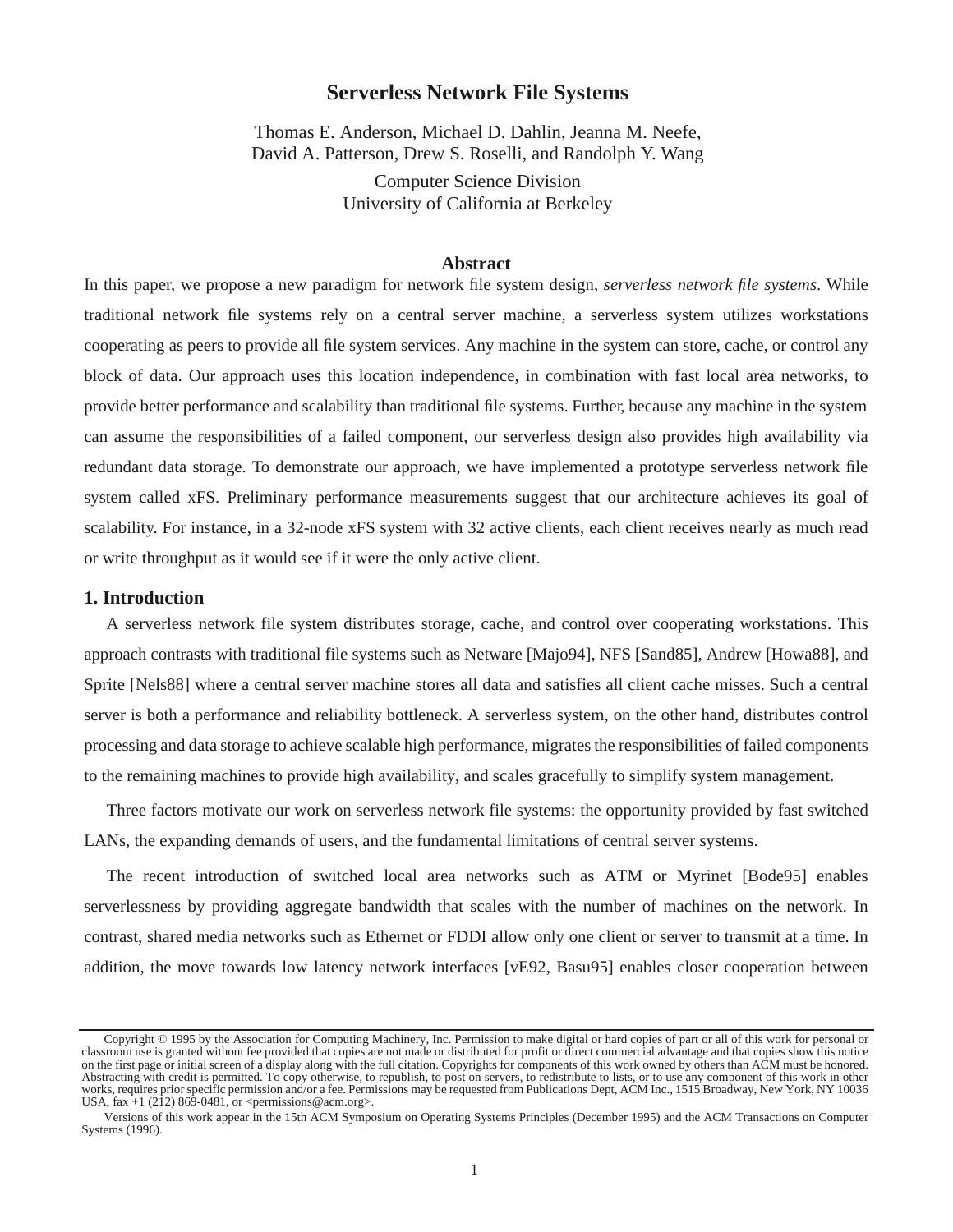machines than has been possible in the past. The result is that a LAN can be used as an I/O backplane, harnessing physically distributed processors, memory, and disks into a single system.

Next generation networks not only enable serverlessness, they require it by allowing applications to place increasing demands on the file system. The I/O demands of traditional applications have been increasing over time [Bake91]; new applications enabled by fast networks — such as multimedia, process migration, and parallel processing — will further pressure file systems to provide increased performance. For instance, continuous media workloads will increase file system demands; even a few workstations simultaneously running video applications would swamp a traditional central server [Rash94]. Coordinated Networks of Workstations (NOWs) allow users to migrate jobs among many machines and also permit networked workstations to run parallel jobs [Doug91, Litz92, Ande95]. By increasing the peak processing power available to users, NOWs increase peak demands on the file system [Cyph93].

Unfortunately, current centralized file system designs fundamentally limit performance and availability since all read misses and all disk writes go through the central server. To address such performance limitations, users resort to costly schemes to try to scale these fundamentally unscalable file systems. Some installations rely on specialized server machines configured with multiple processors, I/O channels, and I/O processors. Alas, such machines cost significantly more than desktop workstations for a given amount of computing or I/O capacity. Many installations also attempt to achieve scalability by distributing a file system among multiple servers by partitioning the directory tree across multiple mount points. This approach only moderately improves scalability because its coarse distribution often results in hot spots when the partitioning allocates heavily used files and directory trees to a single server [Wolf89]. It is also expensive, since it requires the (human) system manager to effectively become *part* of the file system — moving users, volumes, and disks among servers to balance load. Finally, Andrew [Howa88] attempts to improve scalability by caching data on client disks. Although this made sense on an Ethernet, on today's fast LANs fetching data from local disk can be an order of magnitude slower than from server memory or remote striped disk.

Similarly, a central server represents a single point of failure, requiring server replication [Walk83, Kaza89, Pope90, Lisk91, Kist92, Birr93] for high availability. Replication increases the cost and complexity of central servers, and can also increase latency on writes since the system must replicate data at multiple servers.

In contrast to central server designs, our objective is to build a truly distributed network file system — one with no central bottleneck. We have designed and implemented xFS, a prototype serverless network file system, to investigate this goal. xFS illustrates serverless design principles in three ways. First, xFS dynamically distributes control processing across the system on a per-file granularity by utilizing a new serverless management scheme. Second, xFS distributes its data storage across storage server disks by implementing a software RAID [Patt88, Chen94] using log-based network striping similar to Zebra's [Hart95]. Finally, xFS eliminates central server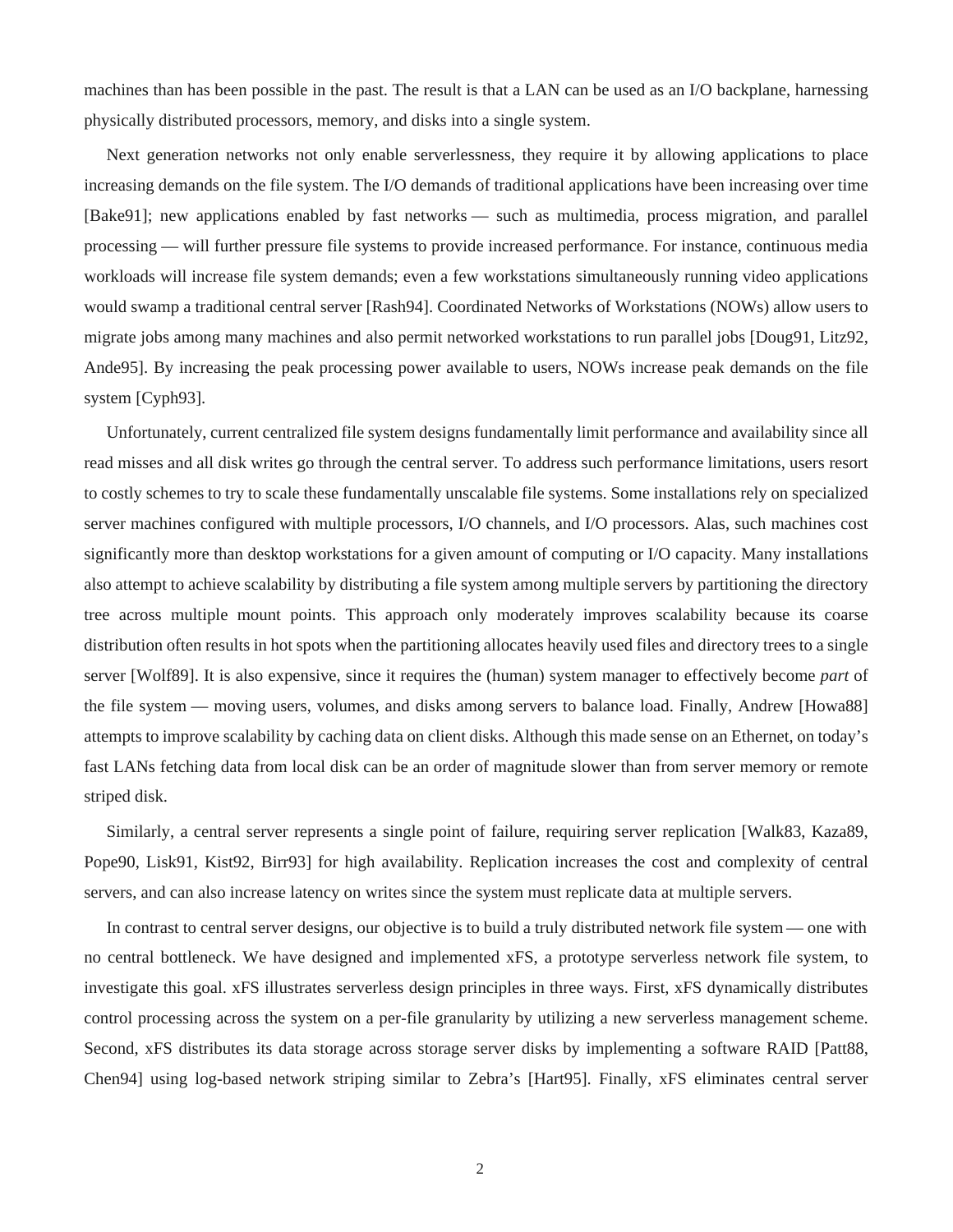caching by taking advantage of cooperative caching [Leff91, Dahl94b] to harvest portions of client memory as a large, global file cache.

This paper makes two sets of contributions. First, xFS synthesizes a number of recent innovations that, taken together, provide a basis for serverless file system design. xFS relies on previous work in areas such as scalable cache consistency (DASH [Leno90] and Alewife [Chai91]), cooperative caching, disk striping (RAID and Zebra), and log structured file systems (Sprite LFS [Rose92] and BSD LFS [Selt93]). Second, in addition to borrowing techniques developed in other projects, we have refined them to work well in our serverless system. For instance, we have transformed DASH's scalable cache consistency approach into a more general, distributed control system that is also fault tolerant. We have also improved upon Zebra to eliminate bottlenecks in its design by using distributed management, parallel cleaning, and subsets of storage servers called stripe groups. Finally, we have actually implemented cooperative caching, building on prior simulation results.

The primary limitation of our serverless approach is that it is only appropriate in a restricted environment among machines that communicate over a fast network and that trust one another's kernels to enforce security. However, we expect such environments to be common in the future. For instance, NOW systems already provide high-speed networking and trust to run parallel and distributed jobs. Similarly, xFS could be used within a group or department where fast LANs connect machines and where uniform system administration and physical building security allow machines to trust one another. A file system based on serverless principles would also be appropriate for "scalable server" architectures currently being researched [Kubi93, Kusk94]. Untrusted clients can also benefit from the scalable, reliable, and cost-effective file service provided by a core of xFS machines via a more restrictive protocol such as NFS.

We have built a prototype that demonstrates most of xFS's key features, including distributed management, cooperative caching, and network disk striping with parity and multiple groups. As Section 7 details, however, several pieces of implementation remain to be done; most notably, we must still implement the cleaner and much of the recovery and dynamic reconfiguration code. The results in this paper should thus be viewed as evidence that the serverless approach is promising, not as "proof" that it will succeed. We present both simulation results of the xFS design and a few preliminary measurements of the prototype. Because the prototype is largely untuned, a single xFS client's performance is slightly worse than that of a single NFS client; we are currently working to improve singleclient performance to allow one xFS client to significantly outperform one NFS client by reading from or writing to the network-striped disks at its full network bandwidth. Nonetheless, the prototype does demonstrate remarkable scalability. For instance, in a 32 node xFS system with 32 clients, each client receives nearly as much read or write bandwidth as it would see if it were the only active client.

The rest of this paper discusses these issues in more detail. Section 2 provides an overview of recent research results exploited in the xFS design. Section 3 explains how xFS distributes its data, metadata, and control. Section 4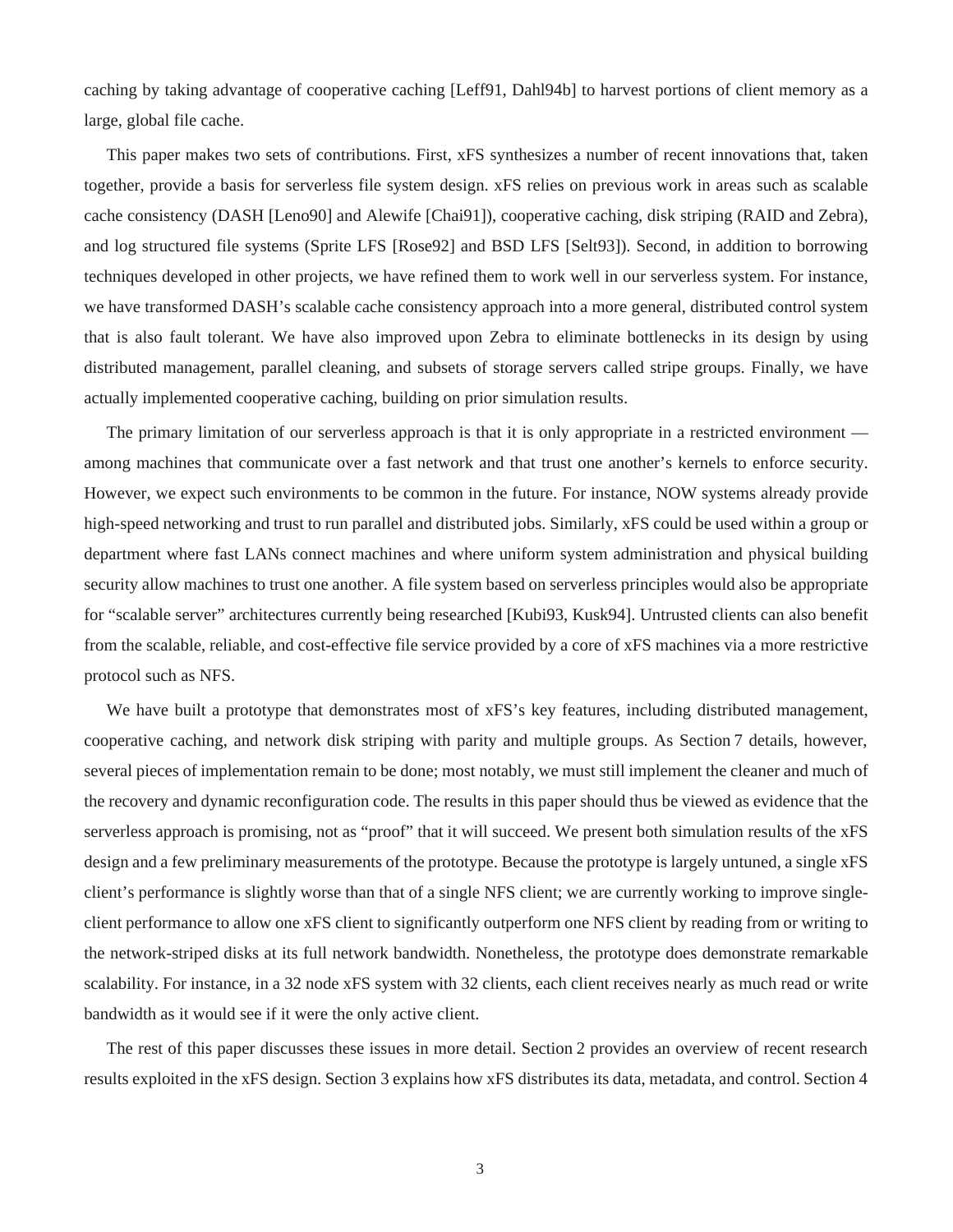describes xFS's distributed log cleaner, Section 5 outlines xFS's approach to high availability, and Section 6 addresses the issue of security and describes how xFS could be used in a mixed security environment. We describe our prototype in Section 7, including initial performance measurements. Section 8 describes related work, and Section 9 summarizes our conclusions.

# **2. Background**

xFS builds upon several recent and ongoing research efforts to achieve our goal of distributing all aspects of file service across the network. xFS's network disk storage exploits the high performance and availability of Redundant Arrays of Inexpensive Disks (RAIDs). We organize this storage in a log structure as in the Sprite and BSD Logstructured File Systems (LFS), largely because Zebra demonstrated how to exploit the synergy between RAID and LFS to provide high performance, reliable writes to disks that are distributed across a network. To distribute control across the network, xFS draws inspiration from several multiprocessor cache consistency designs. Finally, since xFS has evolved from our initial proposal [Wang93], we describe the relationship of the design presented here to previous versions of the xFS design.

# **2.1. RAID**

xFS exploits RAID-style disk striping to provide high performance and highly available disk storage [Patt88, Chen94]. A RAID partitions a *stripe* of data into N-1 data blocks and a parity block — the exclusive-OR of the corresponding bits of the data blocks. It stores each data and parity block on a different disk. The parallelism of a RAID's multiple disks provides high bandwidth, while its parity storage provides fault tolerance — it can reconstruct the contents of a failed disk by taking the exclusive-OR of the remaining data blocks and the parity block. xFS uses single parity disk striping to achieve the same benefits; in the future we plan to cope with multiple workstation or disk failures using multiple parity blocks [Blau94].

RAIDs suffer from two limitations. First, the overhead of parity management can hurt performance for small writes; if the system does not simultaneously overwrite all N-1 blocks of a stripe, it must first read the old parity and some of the old data from the disks to compute the new parity. Unfortunately, small writes are common in many environments [Bake91], and larger caches increase the percentage of writes in disk workload mixes over time. We expect cooperative caching — using workstation memory as a global cache — to further this workload trend. A second drawback of commercially available hardware RAID systems is that they are significantly more expensive than non-RAID commodity disks because the commercial RAIDs add special-purpose hardware to compute parity.

### **2.2. LFS**

xFS implements log-structured storage based on the Sprite and BSD LFS prototypes [Rose92, Selt93] because this approach provides high-performance writes, simple recovery, and a flexible method to locate file data stored on disk. LFS addresses the RAID small write problem by buffering writes in memory and then committing them to disk in large, contiguous, fixed-sized groups called *log segments*; it threads these segments on disk to create a logical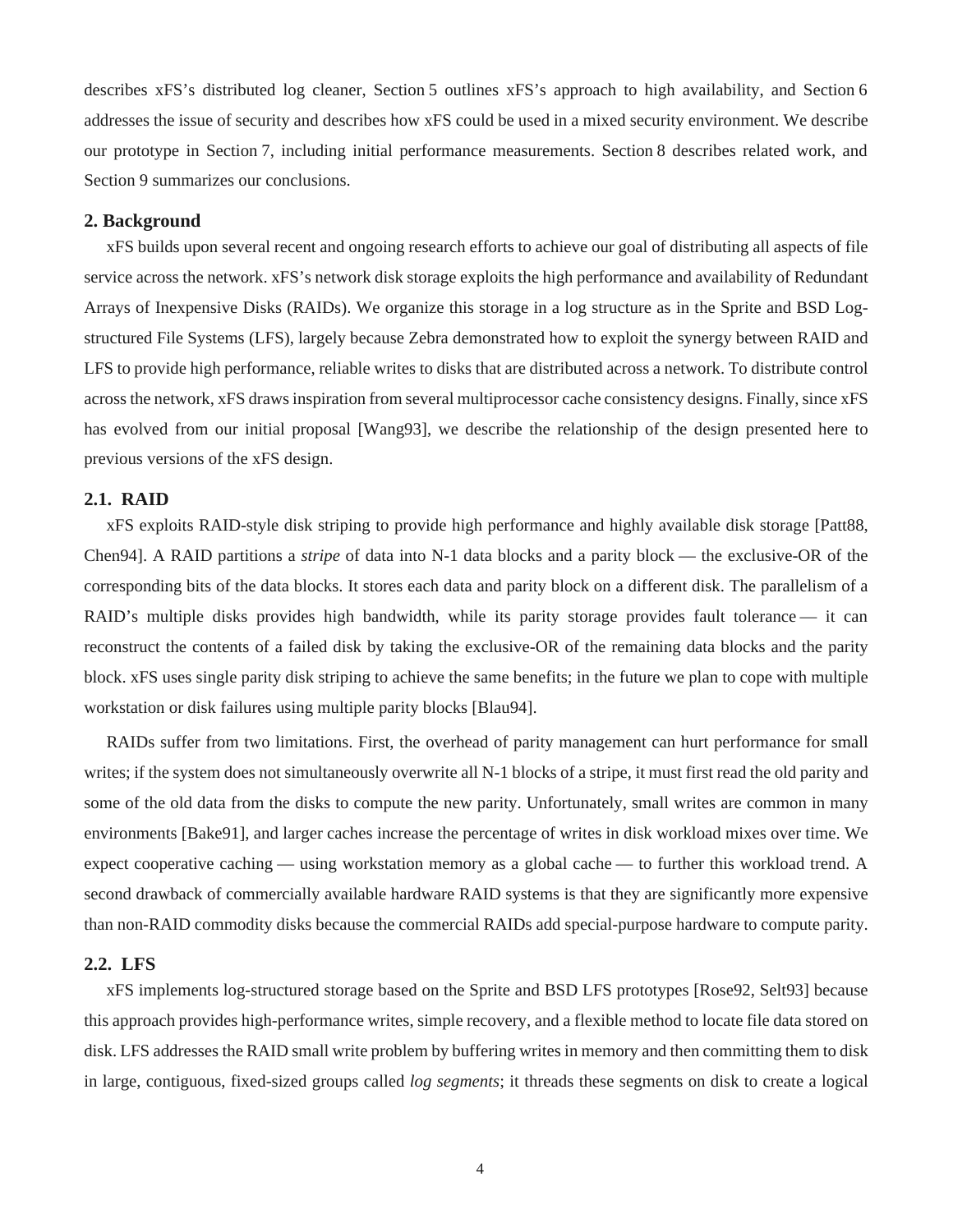append-only log of file system modifications. When used with a RAID, each segment of the log spans a RAID stripe and is committed as a unit to avoid the need to recompute parity. LFS also simplifies failure recovery because all recent modifications are located near the end of the log.

Although log-based storage simplifies writes, it potentially complicates reads because any block could be located anywhere in the log, depending on when it was written. LFS's solution to this problem provides a general mechanism to handle location-independent data storage. LFS uses per-file *inodes,* similar to those of the Fast File System (FFS) [McKu84], to store pointers to the system's data blocks. However, where FFS's inodes reside in fixed locations, LFS's inodes move to the end of the log each time they are modified. When LFS writes a file's data block, moving it to the end of the log, it updates the file's inode to point to the new location of the data block; it then writes the modified inode to the end of the log as well. LFS locates the mobile inodes by adding a level of indirection, called an *imap*. The imap contains the current log pointers to the system's inodes; LFS stores the imap in memory and periodically checkpoints it to disk.

These checkpoints form a basis for LFS's efficient recovery procedure. After a crash, LFS reads the last checkpoint in the log and then *rolls forward*, reading the later segments in the log to find the new location of inodes that were written since the last checkpoint. When recovery completes, the imap contains pointers to all of the system's inodes, and the inodes contain pointers to all of the data blocks.

Another important aspect of LFS is its *log cleaner* that creates free disk space for new log segments using a form of generational garbage collection. When the system overwrites a block, it adds the new version of the block to the newest log segment, creating a "hole" in the segment where the data used to reside. The cleaner coalesces old, partially empty segments into a smaller number of full segments to create contiguous space in which to store new segments.

The overhead associated with log cleaning is the primary drawback of LFS. Although Rosenblum's original measurements found relatively low cleaner overheads, even a small overhead can make the cleaner a bottleneck in a distributed environment. Further, some workloads, such as transaction processing, incur larger cleaning overheads [Selt93, Selt95].

# **2.3. Zebra**

Zebra [Hart95] provides a way to combine LFS and RAID so that both work well in a distributed environment. Zebra uses a software RAID on commodity hardware (workstation, disks, and networks) to address RAID's cost disadvantage, and LFS's batched writes provide efficient access to a network RAID. Further, the reliability of both LFS and RAID makes it feasible to distribute data storage across a network.

LFS's solution to the small write problem is particularly important for Zebra's network striping since reading old data to recalculate RAID parity would be a network operation for Zebra. As Figure 1 illustrates, each Zebra client coalesces its writes into a private *per-client log*. It commits the log to the disks using fixed-sized *log segments*,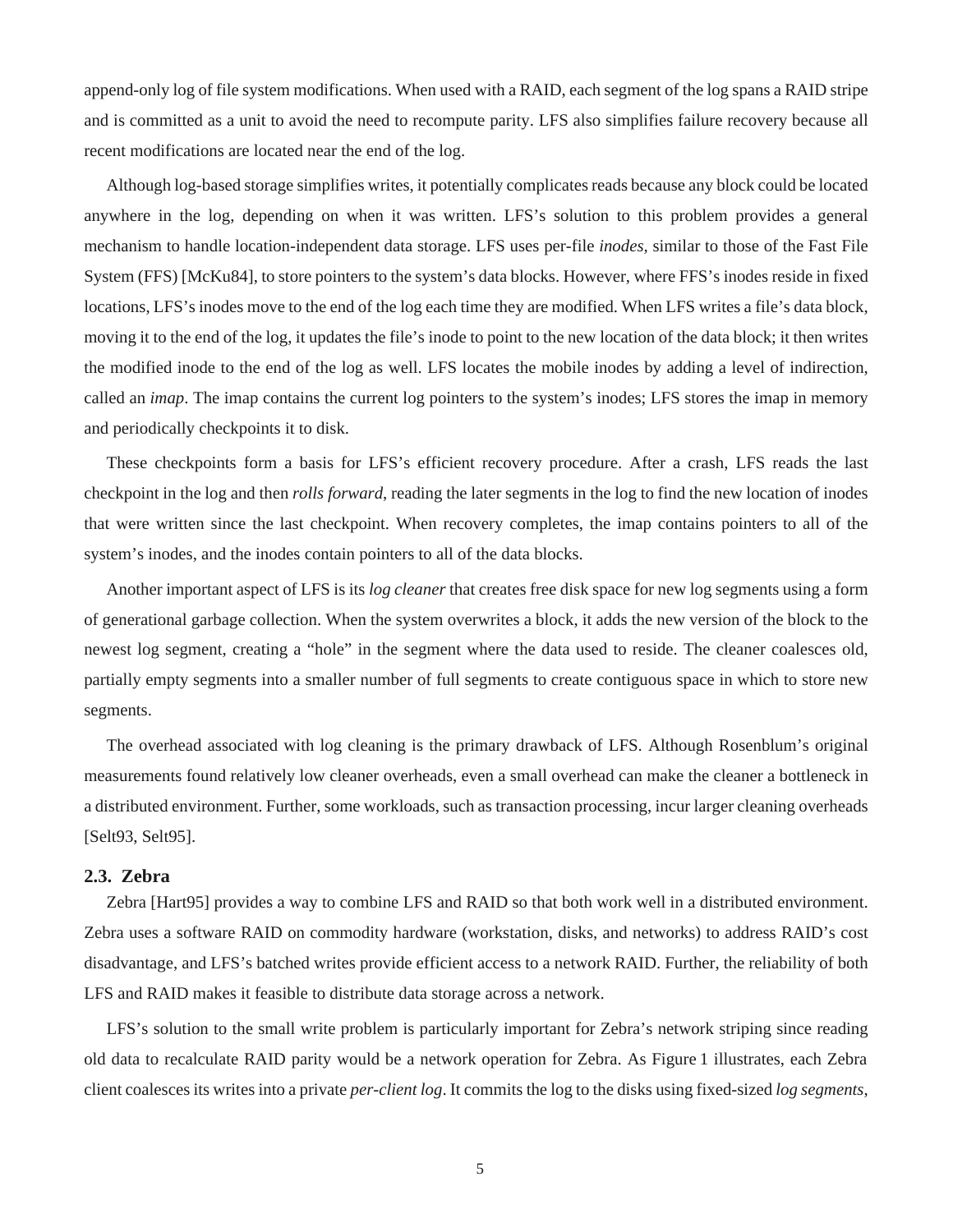each made up of several *log fragments* that it sends to different storage server disks over the LAN. Log-based striping allows clients to efficiently calculate *parity fragments* entirely as a local operation, and then store them on an additional storage server to provide high data availability.

Zebra's log-structured architecture significantly simplifies its failure recovery. Like LFS, Zebra provides efficient recovery using checkpoint and roll forward. To roll the log forward, Zebra relies on *deltas* stored in the log. Each delta describes a modification to a file system block, including the ID of the modified block and pointers to the old and new versions of the block, to allow the system to replay the modification during recovery. Deltas greatly simplify recovery by providing an atomic commit for actions that modify state located on multiple machines: each delta encapsulates a set of changes to file system state that must occur as a unit.

Although Zebra points the way towards serverlessness, several factors limit Zebra's scalability. First, a single *file manager* tracks where clients store data blocks in the log; the manager also handles cache consistency operations. Second, Zebra, like LFS, relies on a single cleaner to create empty segments. Finally, Zebra stripes each segment to all of the system's storage servers, limiting the maximum number of storage servers that Zebra can use efficiently.

# **2.4. Multiprocessor Cache Consistency**

Network file systems resemble multiprocessors in that both provide a uniform view of storage across the system, requiring both to track where blocks are cached. This information allows them to maintain cache consistency by invalidating stale cached copies. Multiprocessors such as DASH [Leno90] and Alewife [Chai91] scalably distribute this task by dividing the system's physical memory evenly among processors; each processor manages the cache consistency state for its own physical memory locations.<sup>1</sup>



**Figure 1. Log-based striping used by Zebra and xFS.** Each client writes its new file data into a single append-only log and stripes this log across the storage servers. Clients compute parity for segments, not for individual files.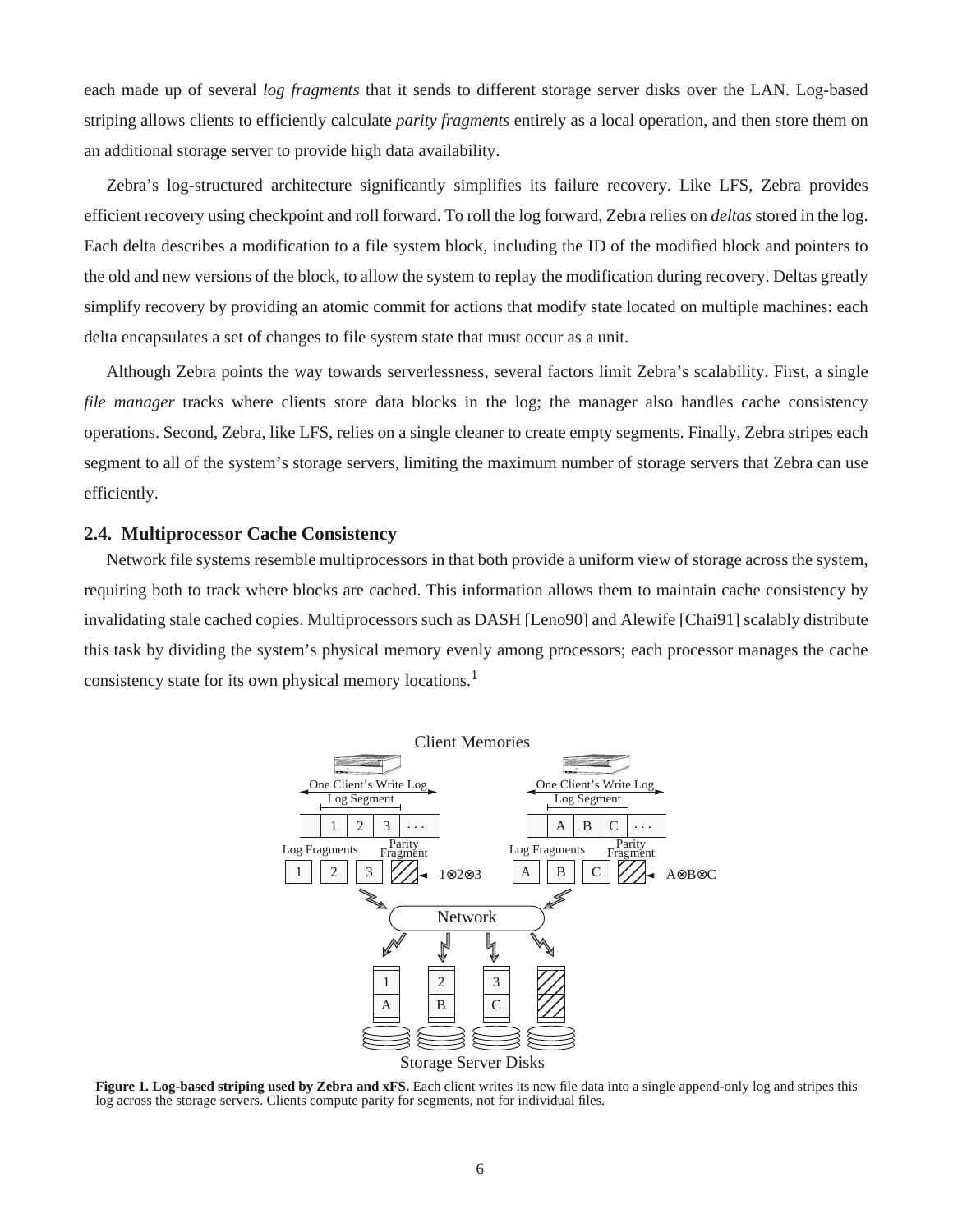Unfortunately, the fixed mapping from physical memory addresses to consistency managers makes this approach unsuitable for file systems. Our goal is graceful recovery and load rebalancing whenever the number of machines in xFS changes; such reconfiguration occurs when a machine crashes or when a new machine joins xFS. Further, as we show in Section 3.2.4, by directly controlling which machines manage which data, we can improve locality and reduce network communication.

## **2.5. Previous xFS Work**

The design of xFS has evolved considerably since our original proposal [Wang93, Dahl94a]. The original design stored all system data in client disk caches and managed cache consistency using a hierarchy of metadata servers rooted at a central server. Our new implementation eliminates client disk caching in favor of network striping to take advantage of high speed, switched LANs. We still believe that the aggressive caching of the earlier design would work well under different technology assumptions; in particular, its efficient use of the network makes it well-suited for both wireless and wide area network use. Moreover, our new design eliminates the central management server in favor of a distributed metadata manager to provide better scalability, locality, and availability.

We have also previously examined cooperative caching — using client memory as a global file cache — via simulation [Dahl94b] and therefore focus only on the issues raised by integrating cooperative caching with the rest of the serverless system.

#### **3. Serverless File Service**

The RAID, LFS, Zebra, and multiprocessor cache consistency work discussed in the previous section leaves three basic problems unsolved. First, we need scalable, distributed metadata and cache consistency management, along with enough flexibility to dynamically reconfigure responsibilities after failures. Second, the system must provide a scalable way to subset storage servers into groups to provide efficient storage. Finally, a log-based system must provide scalable log cleaning.

This section describes the xFS design as it relates to the first two problems. Section 3.1 provides an overview of how xFS distributes its key data structures. Section 3.2 then provides examples of how the system as a whole functions for several important operations. This entire section disregards several important details necessary to make the design practical; in particular, we defer discussion of log cleaning, recovery from failures, and security until Sections 4 through 6.

# **3.1. Metadata and Data Distribution**

The xFS design philosophy can be summed up with the phrase, "anything, anywhere." All data, metadata, and control can be located anywhere in the system and can be dynamically migrated during operation. We exploit this location independence to improve performance by taking advantage of all of the system's resources — CPUs,

<sup>1.</sup> In the context of scalable multiprocessor consistency, this state is referred to as a *directory*. We avoid this terminology to prevent confusion with file system directories that provide a hierarchical organization of file names.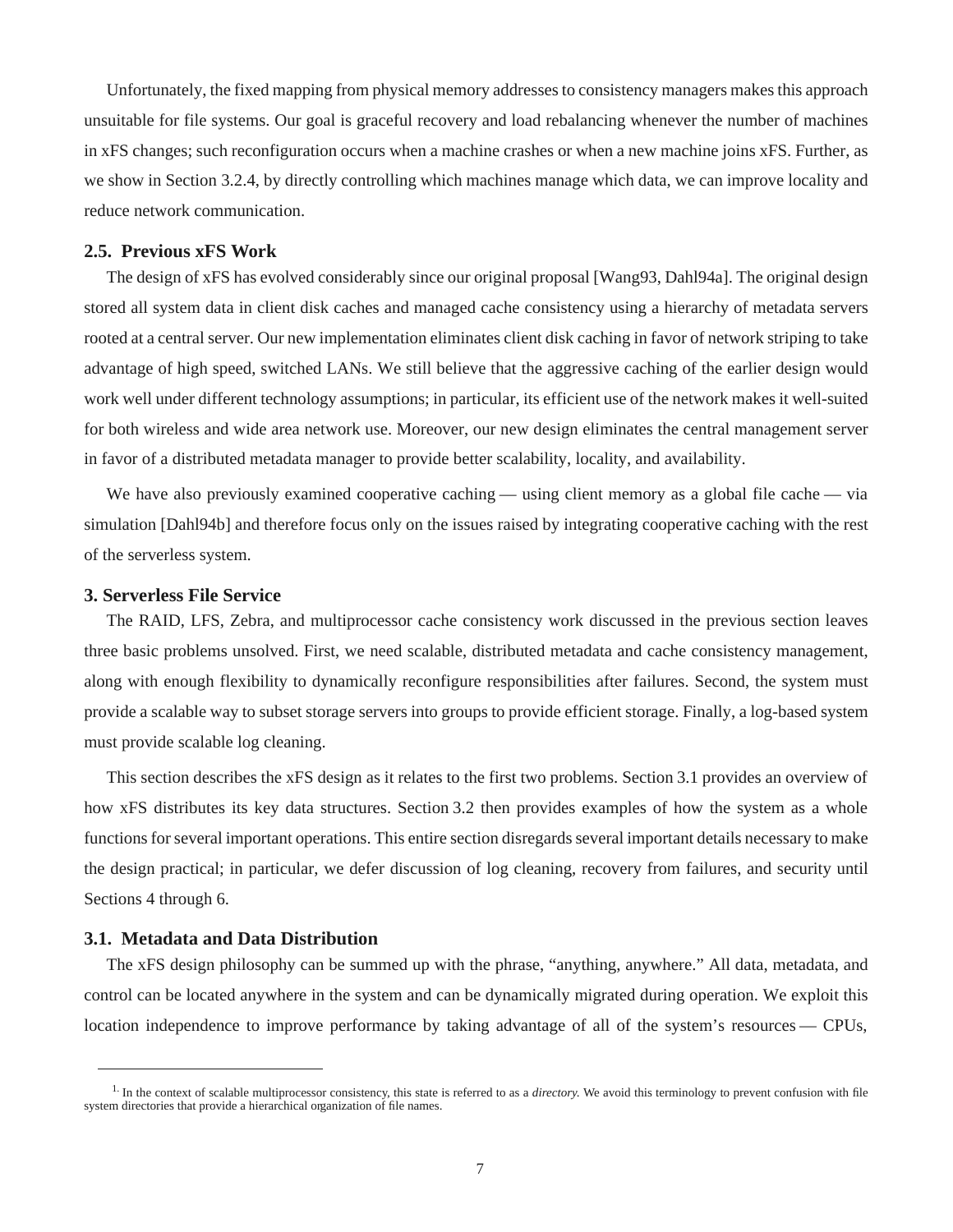DRAM, and disks — to distribute load and increase locality. Further, we use location independence to provide high availability by allowing any machine to take over the responsibilities of a failed component after recovering its state from the redundant log-structured storage system.

In a typical centralized system, the central server has four main tasks:

- 1.The server stores all of the system's data blocks on its local disks.
- 2.The server manages disk location metadata that indicates where on disk the system has stored each data block.
- 3.The server maintains a central cache of data blocks in its memory to satisfy some client misses without accessing its disks.
- 4.The server manages cache consistency metadata that lists which clients in the system are caching each block. It uses this metadata to invalidate stale data in client caches.<sup>2</sup>

The xFS system performs the same tasks, but it builds on the ideas discussed in Section 2 to distribute this work over all of the machines in system. To provide scalable control of disk metadata and cache consistency state, xFS splits management among *metadata managers* similar to multiprocessor consistency managers. Unlike multiprocessor managers, xFS managers can alter the mapping from files to managers. Similarly, to provide scalable disk storage, xFS uses log-based network striping inspired by Zebra, but it dynamically clusters disks into *stripe groups* to allow the system to scale to large numbers of storage servers. Finally, xFS replaces the server cache with *cooperative caching* that forwards data among client caches under the control of the managers. In xFS, four types of entities — the clients, storage servers, and managers already mentioned and the *cleaners* discussed in Section 4 — cooperate to provide file service as Figure 2 illustrates.

The key challenge for xFS is locating data and metadata in this dynamically changing, completely distributed system. The rest of this subsection examines four key maps used for this purpose: the *manager map*, the *imap*, *file directories*, and the *stripe group map*. The manager map allows clients to determine which manager to contact for a file, and the imap allows each manager to locate where its files are stored in the on-disk log. File directories serve the same purpose in xFS as in a standard UNIX file system, providing a mapping from a human readable name to a



**Figure 2. Two simple xFS installations.** In the first, each machine acts as a client, storage server, cleaner, and manager, while in the second each node only performs some of those roles. The freedom to configure the system is not complete; managers and cleaners access storage using the client interface, so all machines acting as managers or cleaners must also be clients.

 $2$ . Note that the NFS server does not keep caches consistent. Instead NFS relies on clients to verify that a block is current before using it. We rejected that approach because it sometimes allows clients to observe stale data when a client tries to read what another client recently wrote.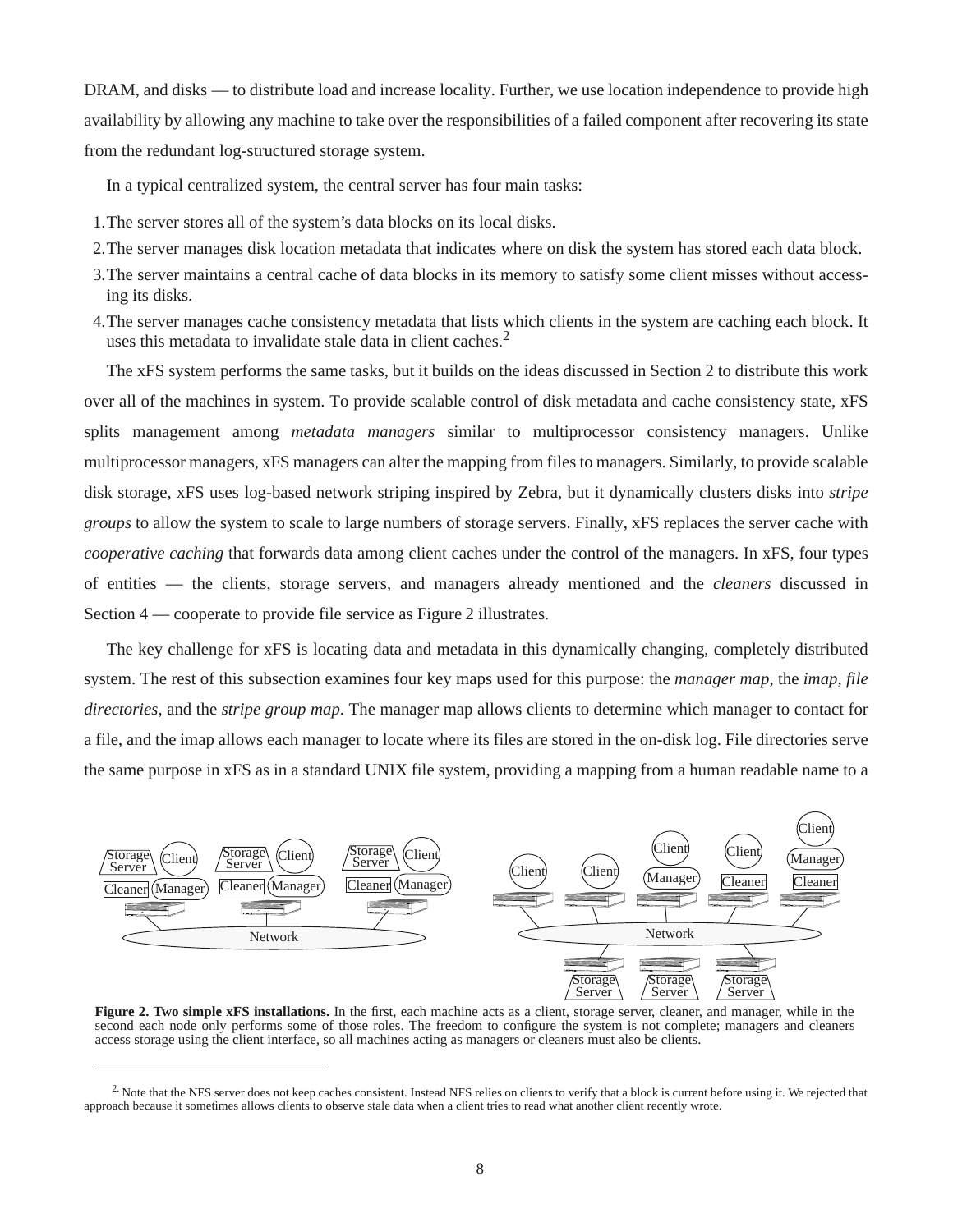metadata locator called an index number. Finally, the stripe group map provides mappings from segment identifiers embedded in disk log addresses to the set of physical machines storing the segments. The rest of this subsection discusses these four data structures before giving an example of their use in file reads and writes. For reference, Table 1 provides a summary of these and other key xFS data structures. Figure 3 in Section 3.2.1 illustrates how these components work together.

# **3.1.1. The Manager Map**

xFS distributes management responsibilities according to a globally replicated manager map. A client uses this mapping to locate a file's manager from the file's index number by extracting some of the index number's bits and using them as an index into the manager map. The map itself is simply a table that indicates which physical machines manage which groups of index numbers at any given time.

This indirection allows xFS to adapt when managers enter or leave the system; the map can also act as a coarsegrained load balancing mechanism to split the work of overloaded managers. Where distributed multiprocessor cache consistency relies on a fixed mapping from physical addresses to managers, xFS can change the mapping from index number to manager by changing the manager map.

To support reconfiguration, the manager map should have at least an order of magnitude more entries than there are managers. This rule of thumb allows the system to balance load by assigning roughly equal portions of the map to each manager. When a new machine joins the system, xFS can modify the manager map to assign some of the index number space to the new manager by having the original managers send the corresponding part of their manager state to the new manager. Section 5 describes how the system reconfigures manager maps. Note that the prototype has not yet implemented this dynamic reconfiguration of manager maps.

xFS globally replicates the manager map to all of the managers and all of the clients in the system. This replication allows managers to know their responsibilities, and it allows clients to contact the correct manager

| Data Structure             | <b>Purpose</b>                                                                                                                   | <b>Location</b>                    | <b>Section</b> |
|----------------------------|----------------------------------------------------------------------------------------------------------------------------------|------------------------------------|----------------|
| Manager Map                | Maps file's index number $\rightarrow$ manager.                                                                                  | Globally replicated.               | 3.1.1          |
| Imap                       | Maps file's index number $\rightarrow$ disk log address of file's index node.                                                    | Split among managers.              | 3.1.2          |
| <b>Index Node</b>          | Maps file offset $\rightarrow$ disk log address of data block.                                                                   | In on-disk log at storage servers. | 3.1.2          |
| <b>Index Number</b>        | Key used to locate metadata for a file.                                                                                          | File directory.                    | 3.1.3          |
| <b>File Directory</b>      | Maps file's name $\rightarrow$ file's index number.                                                                              | In on-disk log at storage servers. | 3.1.3          |
| Disk Log Address           | Key used to locate blocks on storage server disks. Includes a stripe<br>group identifier, segment ID, and offset within segment. | Index nodes and the imap.          | 3.1.4          |
| Stripe Group Map           | Maps disk log address $\rightarrow$ list of storage servers.                                                                     | Globally replicated.               | 3.1.4          |
| Cache Consistency State    | Lists clients caching or holding the write token of each block.                                                                  | Split among managers.              | 3.2.1, 3.2.3   |
|                            | Segment Utilization State   Utilization, modification time of segments.                                                          | Split among clients.               | 4              |
| S-Files                    | On-disk cleaner state for cleaner communication and recovery.                                                                    | In on-disk log at storage servers. | 4              |
| I-File                     | On-disk copy of imap used for recovery.                                                                                          | In on-disk log at storage servers. | 5              |
| Deltas                     | Log modifications for recovery roll forward.                                                                                     | In on-disk log at storage servers. | 5              |
| <b>Manager Checkpoints</b> | Record manager state for recovery.                                                                                               | In on-disk log at storage servers. | 5              |

**Table 1. Summary of key xFS data structures.** This table summarizes the purpose of the key xFS data structures. The location column indicates where these structures are located in xFS, and the Section column indicates where in this paper the structure is described.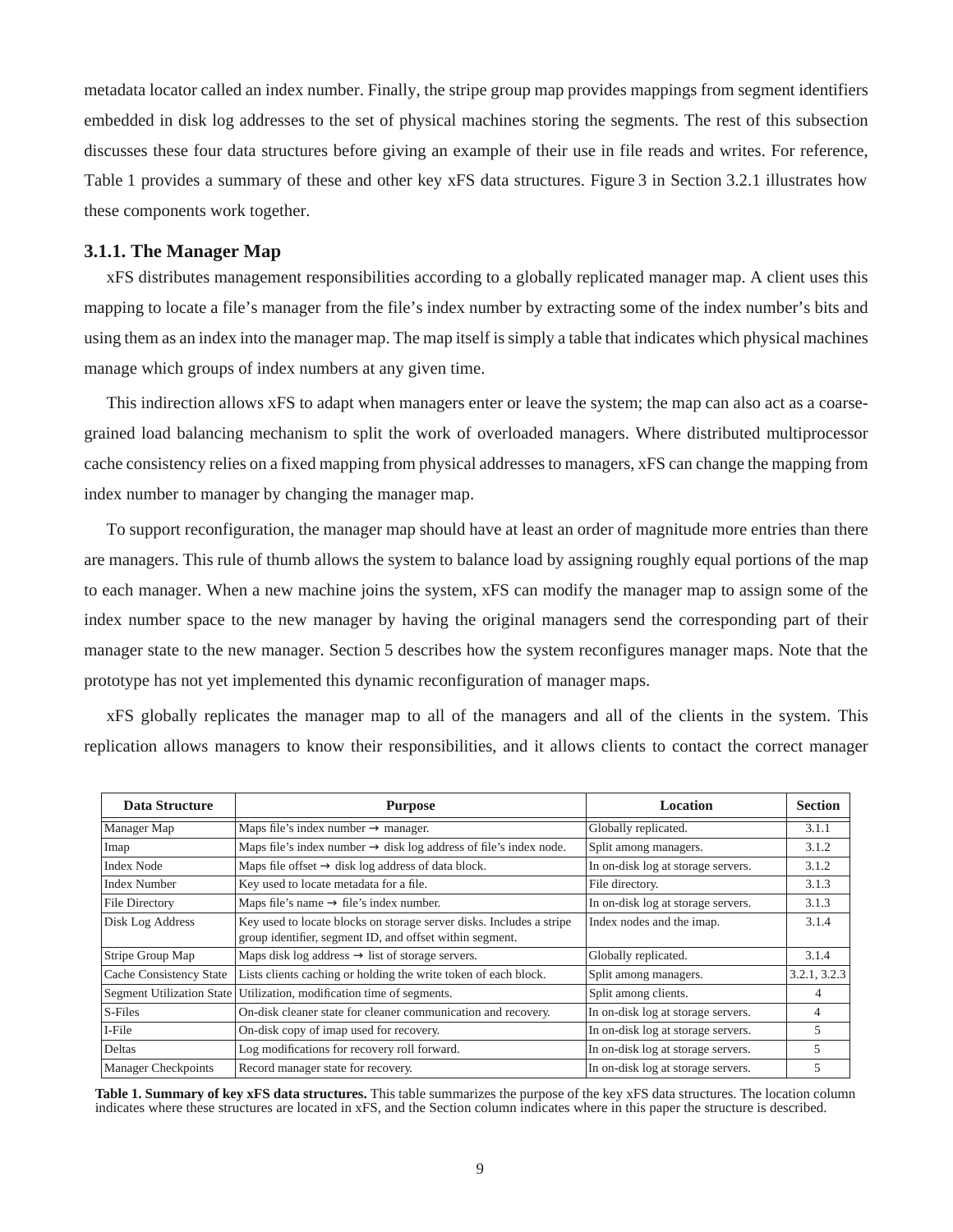directly — with the same number of network hops as a system with a centralized manager. We feel it is reasonable to distribute the manager map globally because it is relatively small (even with hundreds of machines, the map would be only tens of kilobytes in size) and because it changes only to correct a load imbalance or when a machine enters or leaves the system.

The manager of a file controls two sets of information about it, cache consistency state and disk location metadata. Together, these structures allow the manager to locate all copies of the file's blocks. The manager can thus forward client read requests to where the block is stored, and it can invalidate stale data when clients write a block. For each block, the cache consistency state lists the clients caching the block or the client that has write ownership of it. The next subsection describes the disk metadata.

# **3.1.2. The Imap**

Managers track not only where file blocks are cached, but also where in the on-disk log they are stored. xFS uses the LFS imap to encapsulate disk location metadata; each file's index number has an entry in the imap that points to that file's disk metadata in the log. To make LFS's imap scale, xFS distributes the imap among managers according to the manager map so that managers handle the imap entries and cache consistency state of the same files.

The disk storage for each file can be thought of as a tree whose root is the imap entry for the file's index number and whose leaves are the data blocks. A file's imap entry contains the log address of the file's *index node*. xFS index nodes, like those of LFS and FFS, contain the disk addresses of the file's data blocks; for large files the index node can also contain log addresses of indirect blocks that contain more data block addresses, double indirect blocks that contain addresses of indirect blocks, and so on.

#### **3.1.3. File Directories and Index Numbers**

xFS uses the data structures described above to locate a file's manager given the file's index number. To determine the file's index number, xFS, like FFS and LFS, uses file directories that contain mappings from file names to index numbers. xFS stores directories in regular files, allowing a client to learn an index number by reading a directory.

In xFS, the index number listed in a directory determines a file's manager. When a file is created, we choose its index number so that the file's manager is on the same machine as the client that creates the file. Section 3.2.4 describes simulation results of the effectiveness of this policy in reducing network communication.

#### **3.1.4. The Stripe Group Map**

Like Zebra, xFS bases its storage subsystem on simple storage servers to which clients write log fragments. To improve performance and availability when using large numbers of storage servers, rather than stripe each segment over all storage servers in the system, xFS implements stripe groups as have been proposed for large RAIDs [Chen94]. Each stripe group includes a separate subset of the system's storage servers, and clients write each segment across a stripe group rather than across all of the system's storage servers. xFS uses a globally replicated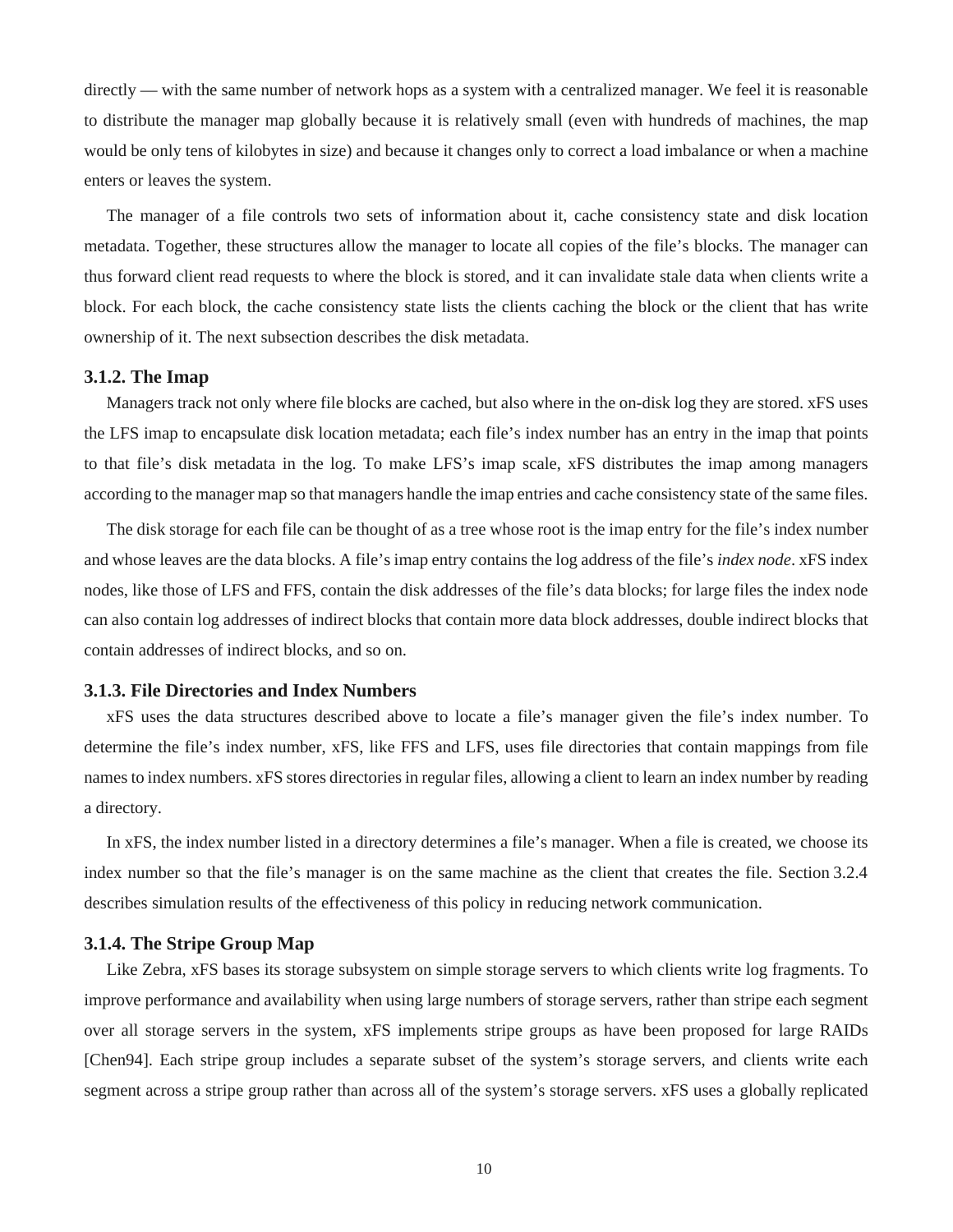stripe group map to direct reads and writes to the appropriate storage servers as the system configuration changes. Like the manager map, xFS globally replicates the stripe group map because it is small and seldom changes. The current version of the prototype implements reads and writes from multiple stripe groups, but it does not dynamically modify the group map.

Stripe groups are essential to support large numbers of storage servers for at least four reasons. First, without stripe groups, clients would stripe each of their segments over all of the disks in the system. This organization would require clients to send small, inefficient fragments to each of the many storage servers or to buffer enormous amounts of data per segment so that they could write large fragments to each storage server. Second, stripe groups match the aggregate bandwidth of the groups' disks to the network bandwidth of a client, using both resources efficiently; while one client writes at its full network bandwidth to one stripe group, another client can do the same with a different group. Third, by limiting segment size, stripe groups make cleaning more efficient. This efficiency arises because when cleaners extract segments' live data, they can skip completely empty segments, but they must read partially full segments in their entirety; large segments linger in the partially-full state longer than small segments, significantly increasing cleaning costs. Finally, stripe groups greatly improve availability. Because each group stores its own parity, the system can survive multiple server failures if they happen to strike different groups; in a large system with random failures this is the most likely case. The cost for this improved availability is a marginal reduction in disk storage and effective bandwidth because the system dedicates one parity server per group rather than one for the entire system.

The stripe group map provides several pieces of information about each group: the group's ID, the members of the group, and whether the group is *current* or *obsolete*; we describe the distinction between current and obsolete groups below. When a client writes a segment to a group, it includes the stripe group's ID in the segment's identifier and uses the map's list of storage servers to send the data to the correct machines. Later, when it or another client wants to read that segment, it uses the identifier and the stripe group map to locate the storage servers to contact for the data or parity.

xFS distinguishes current and obsolete groups to support reconfiguration. When a storage server enters or leaves the system, xFS changes the map so that each active storage server belongs to exactly one current stripe group. If this reconfiguration changes the membership of a particular group, xFS does not delete the group's old map entry. Instead, it marks that entry as "obsolete." Clients write only to current stripe groups, but they may read from either current or obsolete stripe groups. By leaving the obsolete entries in the map, xFS allows clients to read data previously written to the groups without first transferring the data from obsolete groups to current groups. Over time, the cleaner will move data from obsolete groups to current groups [Hart95]. When the cleaner removes the last block of live data from an obsolete group, xFS deletes its entry from the stripe group map.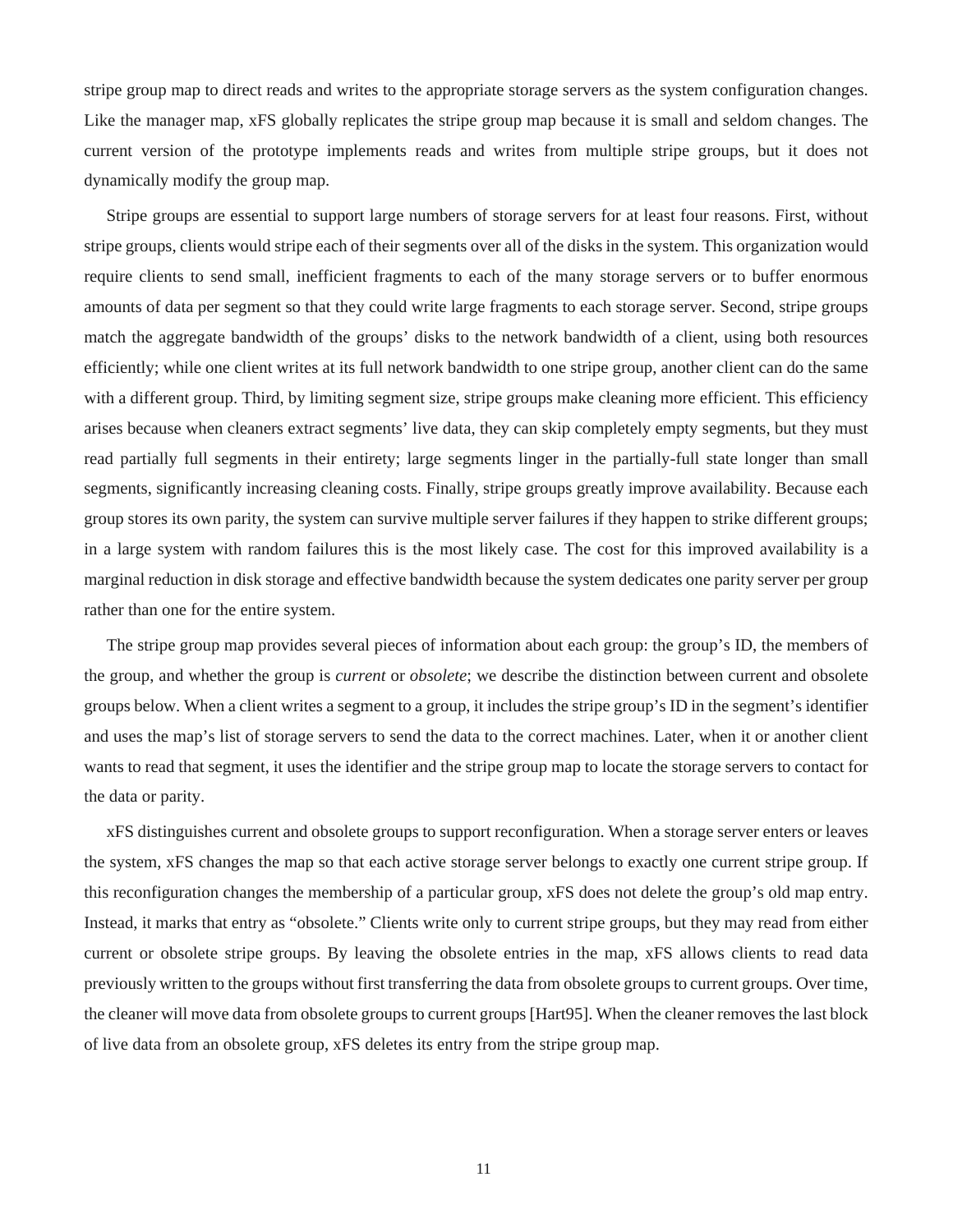# **3.2. System Operation**

This section describes how xFS uses the various maps we described in the previous section. We first describe how reads, writes, and cache consistency work and then present simulation results examining the issue of locality in the assignment of files to managers.

# **3.2.1. Reads and Caching**

Figure 3 illustrates how xFS reads a block given a file name and an offset within that file. Although the figure is complex, the complexity in the architecture is designed to provide good performance with fast LANs. On today's fast LANs, fetching a block out of local memory is much faster than fetching it from remote memory, which, in turn, is much faster than fetching it from disk.

To open a file, the client first reads the file's parent directory (labeled *1* in the diagram) to determine its index number. Note that the parent directory is, itself, a data file that must be read using the procedure described here. As with FFS, xFS breaks this recursion at the root; the kernel learns the index number of the root when it mounts the file system.

As the top left path in the figure indicates, the client first checks its local UNIX block cache for the block (*2a*); if the block is present, the request is done. Otherwise it follows the lower path to fetch the data over the network. xFS first uses the manager map to locate the correct manager for the index number (*2b*) and then sends the request to the manager. If the manager is not co-located with the client, this message requires a network hop.

The manager then tries to satisfy the request by fetching the data from some other client's cache. The manager checks its cache consistency state  $(3a)$ , and, if possible, forwards the request to a client caching the data. That client reads the block from its UNIX block cache and forwards the data directly to the client that originated the request. The manager also adds the new client to its list of clients caching the block.



**Figure 3. Procedure to read a block.** The circled numbers refer to steps described in Section 3.2.1. The network hops are labelled as "possible" because clients, managers, and storage servers can run on the same machines. For example, xFS tries to co-locate the manager of a file on the same machine as the client most likely to use the file to avoid some of the network hops. "SS" is an abbreviation for "Storage Server."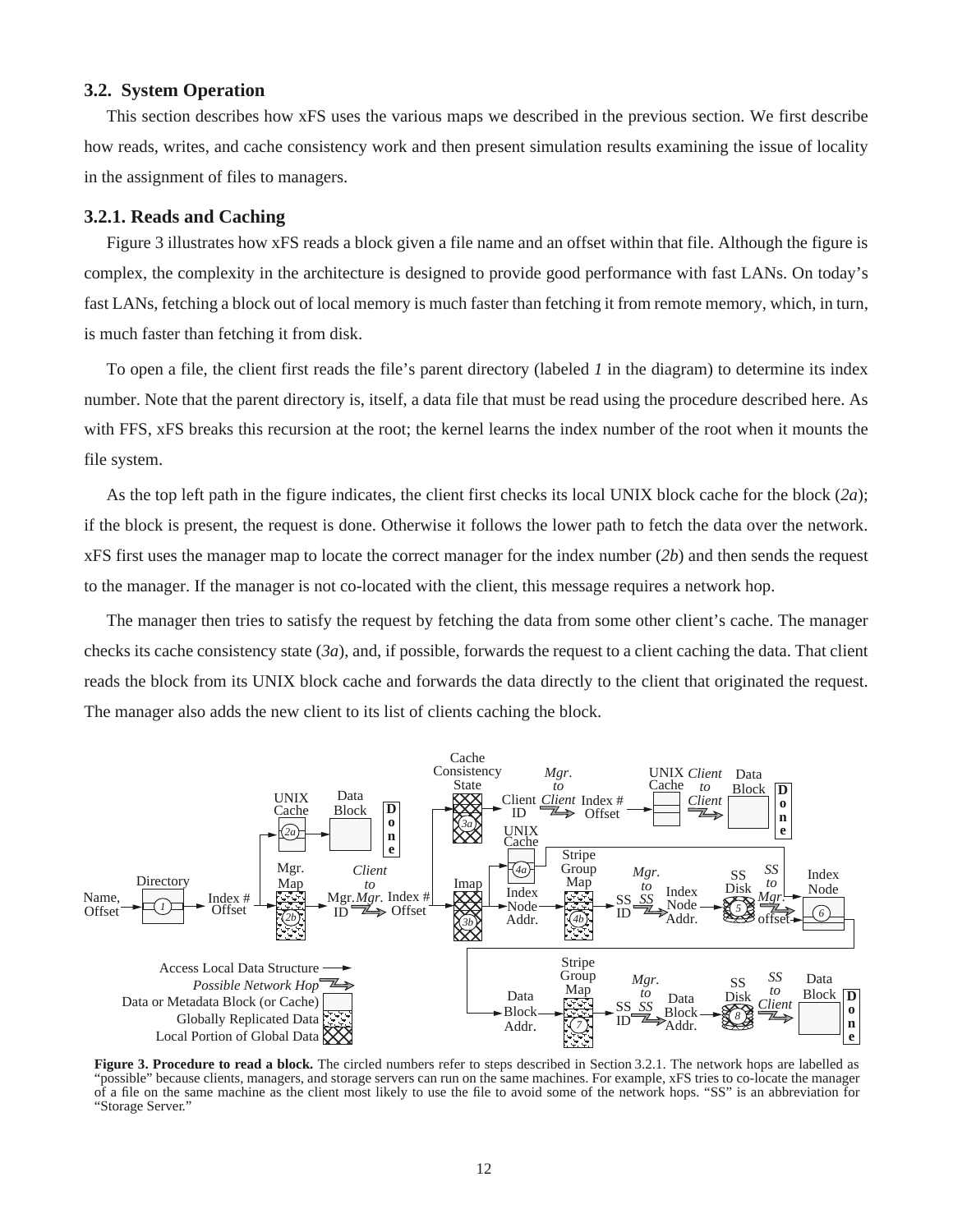If no other client can supply the data from memory, the manager routes the read request to disk by first examining the imap to locate the block's index node (*3b*). The manager may find the index node in its local cache (*4a*) or it may have to read the index node from disk. If the manager has to read the index node from disk, it uses the index node's disk log address and the stripe group map (*4b*) to determine which storage server to contact. The manager then requests the index block from the storage server, who then reads the block from its disk and sends it back to the manager (*5*). The manager then uses the index node (*6*) to identify the log address of the data block. (We have not shown a detail: if the file is large, the manager may have to read several levels of indirect blocks to find the data block's address; the manager follows the same procedure in reading indirect blocks as in reading the index node.)

The manager uses the data block's log address and the stripe group map (*7*) to send the request to the storage server keeping the block. The storage server reads the data from its disk (*8*) and sends the data directly to the client that originally asked for it.

One important design decision was to cache index nodes at managers but not at clients. Although caching index nodes at clients would allow them to read many blocks from storage servers without sending a request through the manager for each block, doing so has three significant drawbacks. First, by reading blocks from disk without first contacting the manager, clients would lose the opportunity to use cooperative caching to avoid disk accesses. Second, although clients could sometimes read a data block directly, they would still need to notify the manager of the fact that they now cache the block so that the manager knows to invalidate the block if it is modified. Finally, our approach simplifies the design by eliminating client caching and cache consistency for index nodes — only the manager handling an index number directly accesses its index node.

### **3.2.2. Writes**

Clients buffer writes in their local memory until committed to a stripe group of storage servers. Because xFS uses a log-based file system, every write changes the disk address of the modified block. Therefore, after a client commits a segment to a storage server, the client notifies the modified blocks' managers; the managers then update their index nodes and imaps and periodically log these changes to stable storage. As with Zebra, xFS does not need to "simultaneously" commit both index nodes and their data blocks because the client's log includes a *delta* that allows reconstruction of the manager's data structures in the event of a client or manager crash. We discuss deltas in more detail in Section 5.1.

As in BSD LFS [Selt93], each manager caches its portion of the imap in memory and stores it on disk in a special file called the *ifile*. The system treats the ifile like any other file with one exception: the ifile has no index nodes. Instead, the system locates the blocks of the ifile using manager checkpoints described in Section 5.1.

# **3.2.3. Cache Consistency**

xFS utilizes a token-based cache consistency scheme similar to Sprite [Nels88] and Andrew [Howa88] except that xFS manages consistency on a per-block rather than per-file basis. Before a client modifies a block, it must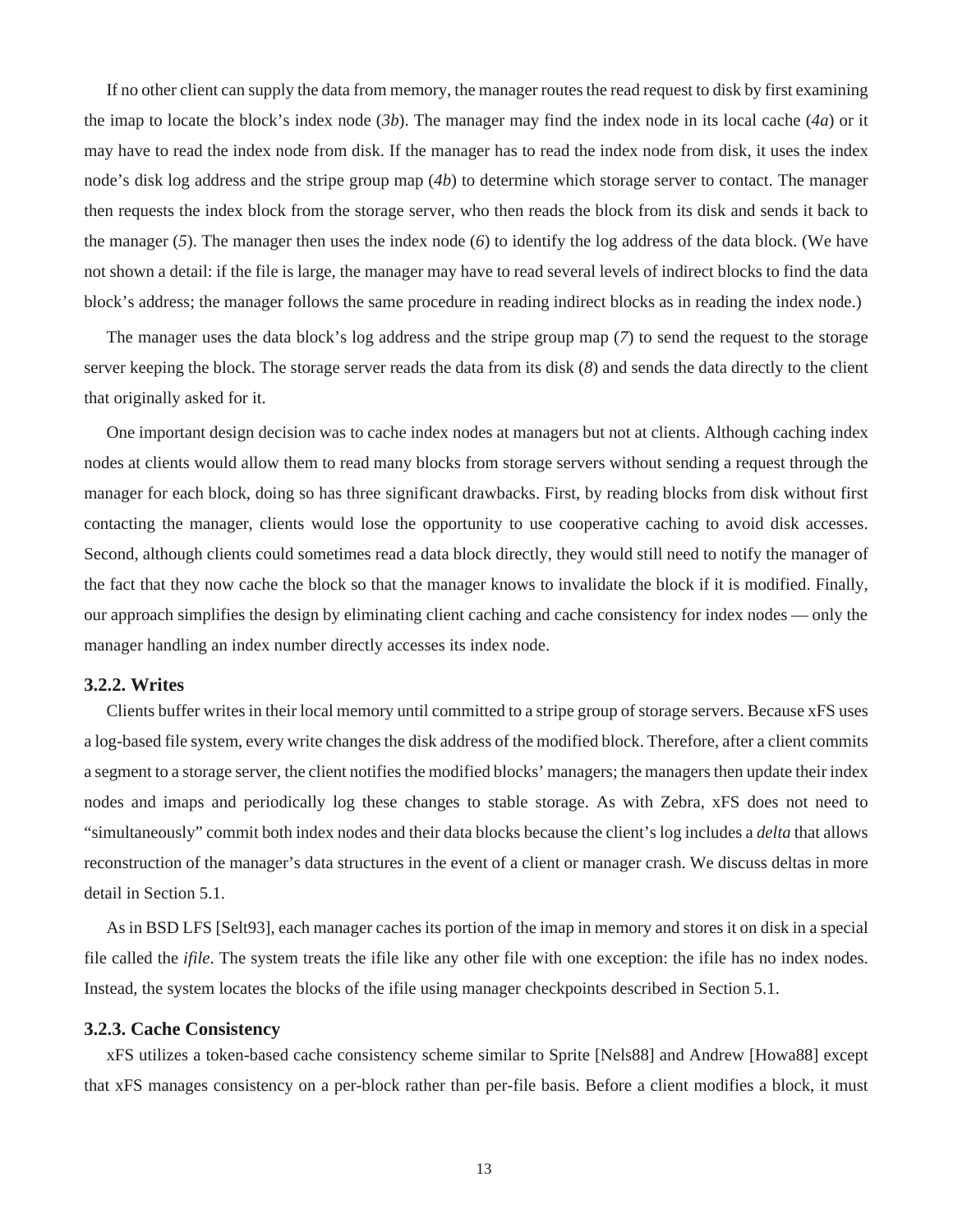acquire write ownership of that block. The client sends a message to the block's manager. The manager then invalidates any other cached copies of the block, updates its cache consistency information to indicate the new owner, and replies to the client, giving permission to write. Once a client owns a block, the client may write the block repeatedly without having to ask the manager for ownership each time. The client maintains write ownership until some other client reads or writes the data, at which point the manager revokes ownership, forcing the client to stop writing the block, flush any changes to stable storage, and forward the data to the new client.

xFS managers use the same state for both cache consistency and cooperative caching. The list of clients caching each block allows managers to invalidate stale cached copies in the first case and to forward read requests to clients with valid cached copies in the second.

#### **3.2.4. Management Distribution Policies**

xFS tries to assign files used by a client to a manager co-located on that machine. This section presents a simulation study that examines policies for assigning files to managers. We show that co-locating a file's management with the client that creates that file can significantly improve locality, reducing the number of network hops needed to satisfy client requests by over 40% compared to a centralized manager.

The xFS prototype uses a policy we call First Writer. When a client creates a file, xFS chooses an index number that assigns the file's management to the manager co-located with that client. For comparison, we also simulated a Centralized policy that uses a single, centralized manager that is not co-located with any of the clients.

We examined management policies by simulating xFS's behavior under a seven day trace of 236 clients' NFS accesses to an Auspex file server in the Berkeley Computer Science Division [Dahl94a]. We warmed the simulated caches through the first day of the trace and gathered statistics through the rest. Since we would expect other workloads to yield different results, evaluating a wider range of workloads remains important work.

The simulator counts the network messages necessary to satisfy client requests, assuming that each client has 16 MB of local cache and that there is a manager co-located with each client, but that storage servers are always remote.

Two artifacts of the trace affect the simulation. First, because the trace was gathered by snooping the network, it does not include reads that resulted in local cache hits. By omitting requests that resulted in local hits, the trace inflates the average number of network hops needed to satisfy a read request. Because we simulate larger caches than those of the traced system, this factor does not alter the total number of network requests for each policy [Smit77], which is the relative metric we use for comparing policies.

The second limitation of the trace is that its finite length does not allow us to determine a file's "First Writer" with certainty for references to files created before the beginning of the trace. For files that are read or deleted in the trace before being written, we assign management to random managers at the start of the trace; when and if such a file is written for the first time in the trace, we move its management to the first writer. Because write sharing is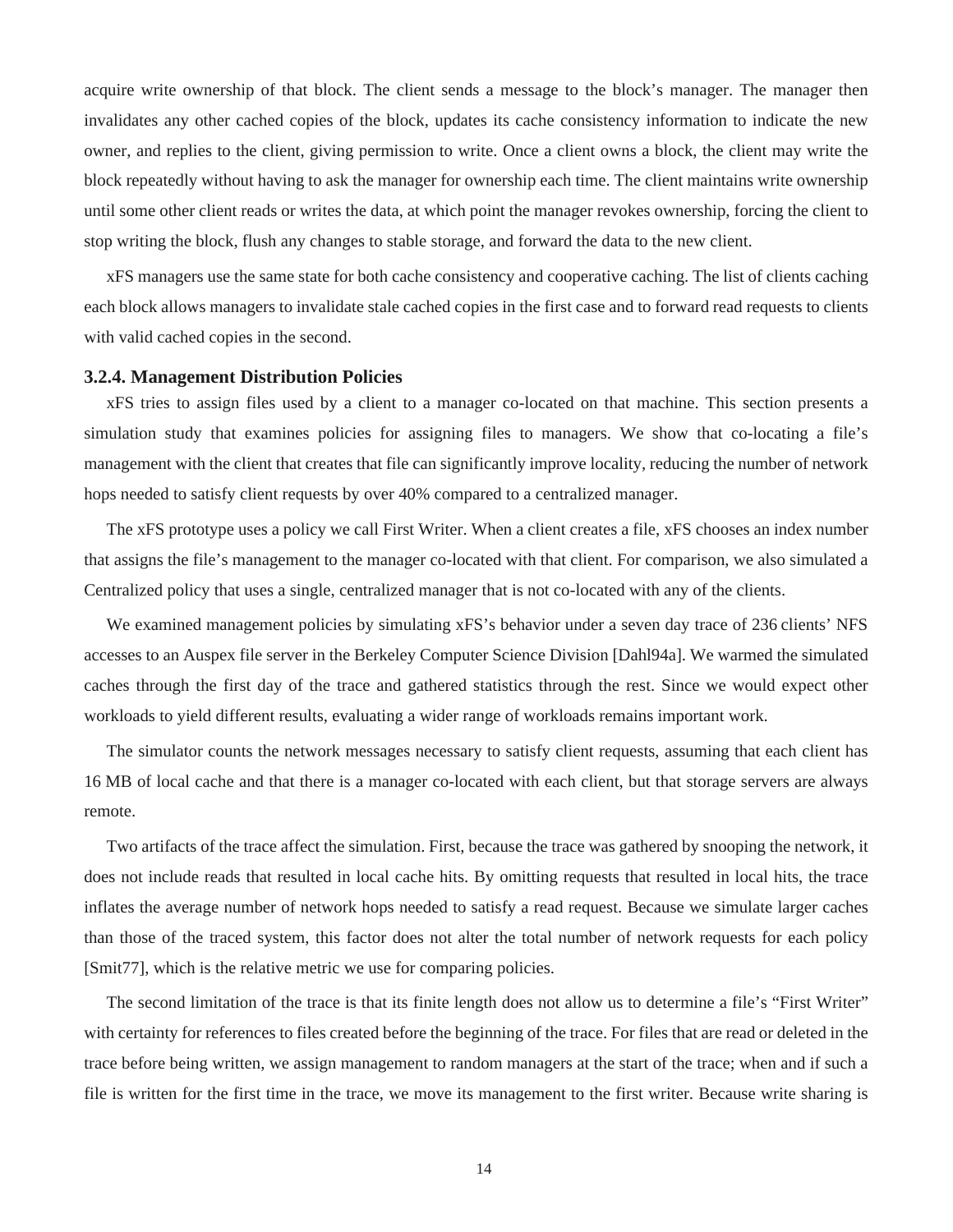rare — 96% of all block overwrites or deletes are by the block's previous writer — we believe this heuristic will yield results close to a true "First Writer" policy for writes, although it will give pessimistic locality results for "coldstart" read misses that it assigns to random managers.

Figure 4 shows the impact of the policies on locality. The First Writer policy reduces the total number of network hops needed to satisfy client requests by 43%. Most of the difference comes from improving write locality; the algorithm does little to improve locality for reads, and deletes account for only a small fraction of the system's network traffic.

Figure 5 illustrates the average number of network messages to satisfy a read block request, write block request, or delete file request. The communication for a read block request includes all of the network hops indicated in Figure 3. Despite the large number of network hops that can be incurred by some requests, the average per request is quite low. 75% of read requests in the trace were satisfied by the local cache; as noted earlier, the local hit rate would be even higher if the trace included local hits in the traced system. An average local read miss costs 2.9 hops under the First Writer policy; a local miss normally requires three hops (the client asks the manager, the manager forwards the request, and the storage server or client supplies the data), but 12% of the time it can avoid one hop because the manager is co-located with the client making the request or the client supplying the data. Under both



**Figure 4. Comparison of locality as measured by network traffic for the Centralized and First Writer management policies.**



**Figure 5. Average number of network messages needed to satisfy a read block, write block, or delete file request under the Centralized and First Writer policies.** The Hops Per Write column does not include a charge for writing the segment containing block writes to disk because the segment write is asynchronous to the block write request and because the large segment amortizes the per block write cost. \*Note that the number of hops per read would be even lower if the trace included all local hits in the traced system.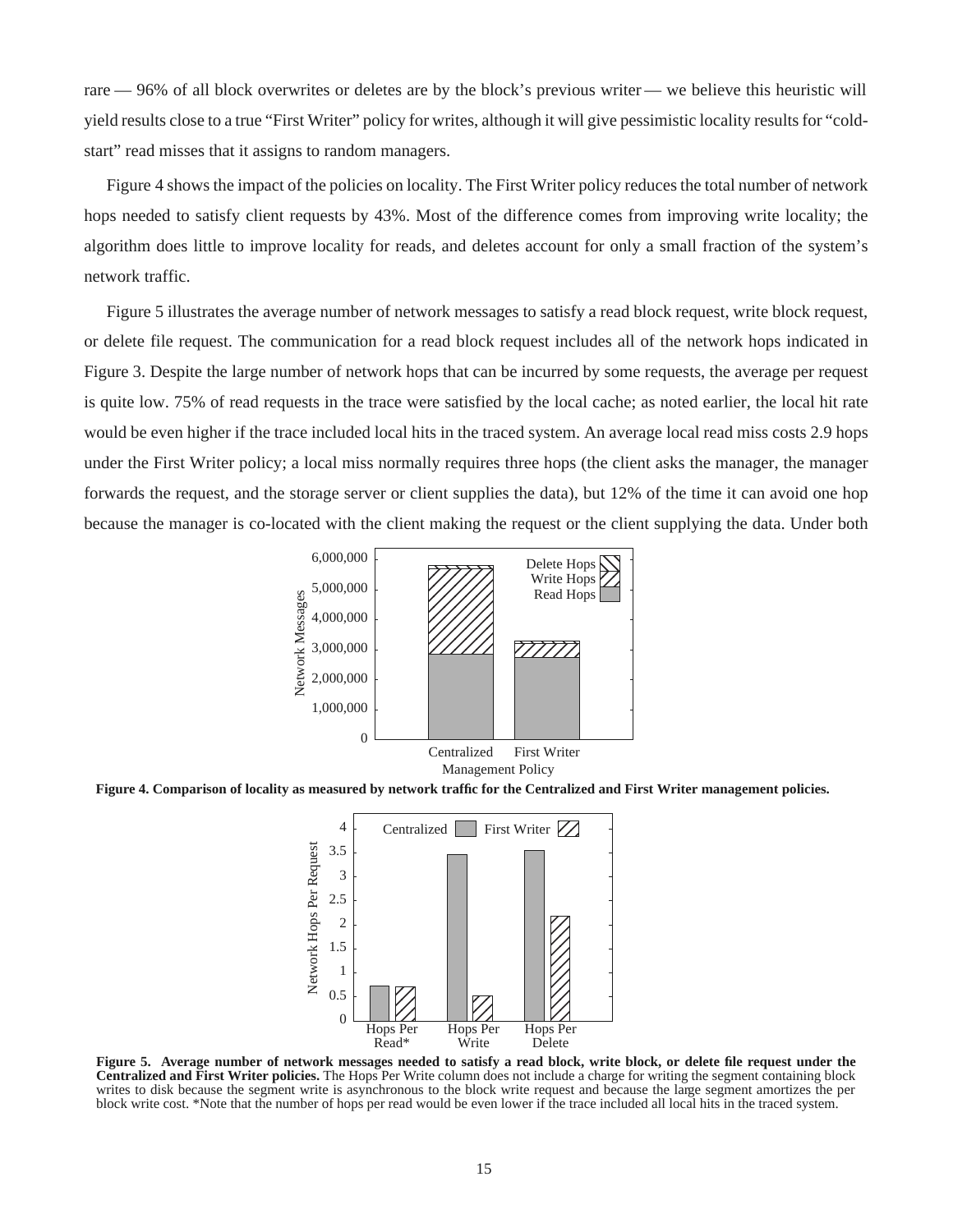the Centralized and First Writer policies, a read miss will occasionally incur a few additional hops to read an index node or indirect block from a storage server.

Writes benefit more dramatically from locality. Of the 55% of write requests that required the client to contact the manager to establish write ownership, the manager was co-located with the client 90% of the time. When a manager had to invalidate stale cached data, the cache being invalidated was local one-third of the time. Finally, when clients flushed data to disk, they informed the manager of the data's new storage location, a local operation 90% of the time.

Deletes, though rare, also benefit from locality: 68% of file delete requests went to a local manager, and 89% of the clients notified to stop caching deleted files were local to the manager.

In the future, we plan to examine other policies for assigning managers. For instance, we plan to investigate modifying directories to permit xFS to dynamically change a file's index number and thus its manager after it has been created. This capability would allow fine-grained load balancing on a per-file rather than a per-manager map entry basis, and it would permit xFS to improve locality by switching managers when a different machine repeatedly accesses a file.

Another optimization that we plan to investigate is assigning multiple managers to different portions of the same file to balance load and provide locality for parallel workloads.

### **4. Cleaning**

When a log-structured file system such as xFS writes data by appending complete segments to its log, it often invalidates blocks in old segments, leaving "holes" that contain no data. LFS uses a *log cleaner* to coalesce live data from old segments into a smaller number of new segments, creating completely empty segments that can be used for future full segment writes. Since the cleaner must create empty segments at least as quickly as the system writes new segments, a single, sequential cleaner would be a bottleneck in a distributed system such as xFS. Our design therefore provides a distributed cleaner.

An LFS cleaner, whether centralized or distributed, has three main tasks. First, the system must keep *utilization status* about old segments — how many "holes" they contain and how recently these holes appeared — to make wise decisions about which segments to clean [Rose92]. Second, the system must examine this bookkeeping information to select segments to clean. Third, the cleaner reads the live blocks from old log segments and writes those blocks to new segments.

The rest of this section describes how xFS distributes cleaning. We first describe how xFS tracks segment utilizations, then how we identify subsets of segments to examine and clean, and finally how we coordinate the parallel cleaners to keep the file system consistent. Because the prototype does not yet implement the distributed cleaner, this section includes the key simulation results motivating our design.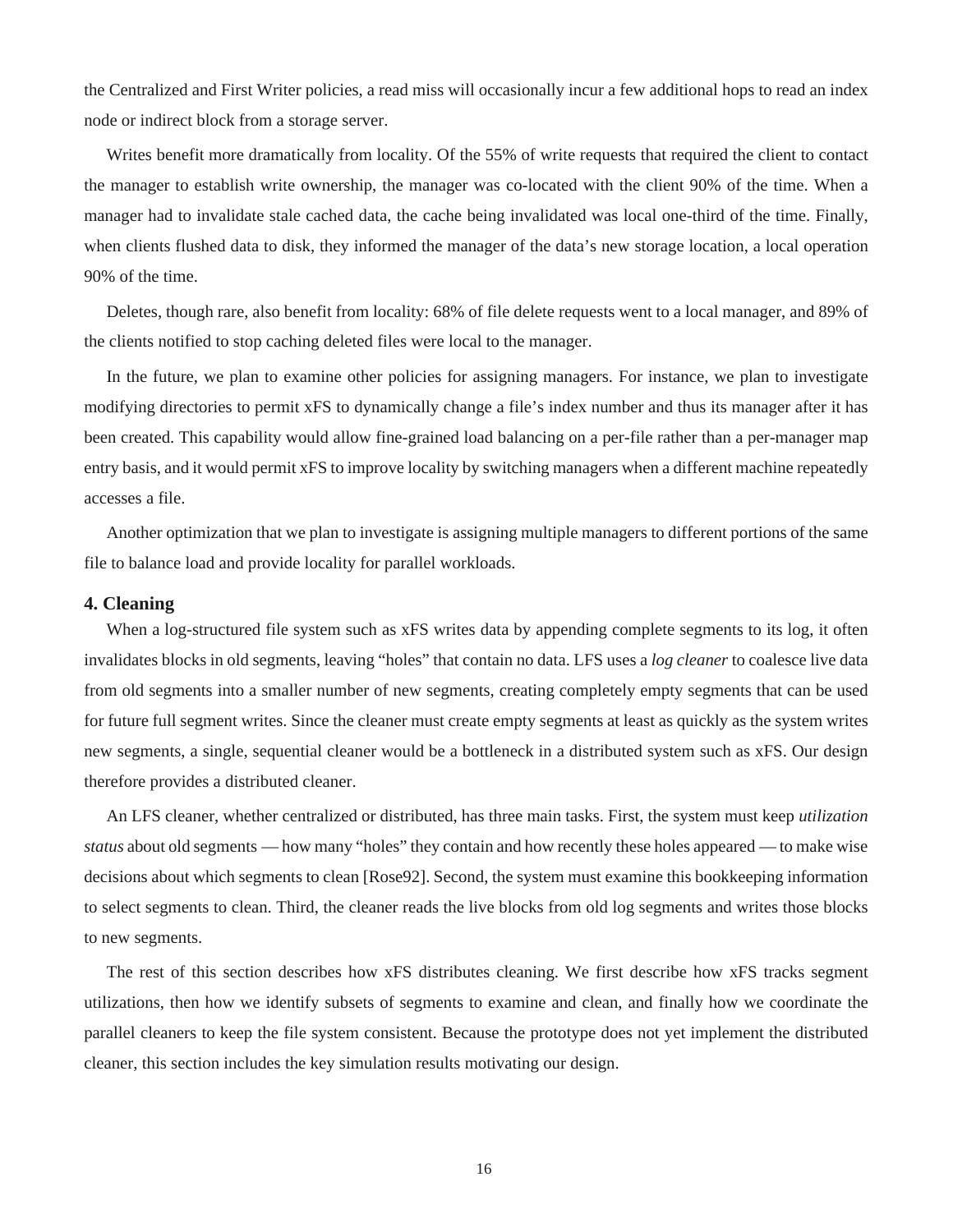# **4.1. Distributing Utilization Status**

xFS assigns the burden of maintaining each segment's utilization status to the client that wrote the segment. This approach provides parallelism by distributing the bookkeeping, and it provides good locality; because clients seldom write-share data [Bake91, Kist92, Blaz93] a client's writes usually affect only local segments' utilization status.

We simulated this policy to examine how well it reduced the overhead of maintaining utilization information. As input to the simulator, we used the Auspex trace described in Section 3.2.4, but since caching is not an issue, we gather statistics for the full seven day trace (rather than using some of that time to warm caches.)

Figure 6 shows the results of the simulation. The bars summarize the network communication necessary to monitor segment state under three policies: Centralized Pessimistic, Centralized Optimistic, and Distributed. Under the Centralized Pessimistic policy, clients notify a centralized, remote cleaner every time they modify an existing block. The Centralized Optimistic policy also uses a cleaner that is remote from the clients, but clients do not have to send messages when they modify blocks that are still in their local write buffers. The results for this policy are optimistic because the simulator assumes that blocks survive in clients' write buffers for 30 seconds or until overwritten, whichever is sooner; this assumption allows the simulated system to avoid communication more often than a real system since it does not account for segments that are written to disk early due to syncs [Bake92]. (Unfortunately, syncs are not visible in our Auspex traces.) Finally, under the Distributed policy, each client tracks the status of blocks that it writes so that it needs no network messages when modifying a block for which it was the last writer.

During the seven days of the trace, of the one million blocks written by clients and then later overwritten or deleted, 33% were modified within 30 seconds by the same client and therefore required no network communication under the Centralized Optimistic policy. However, the Distributed scheme does much better, reducing communication by a factor of eighteen for this workload compared to even the Centralized Optimistic policy.



**Figure 6. Simulated network communication between clients and cleaner.** Each bar shows the fraction of all blocks modified or deleted in the trace, based on the time and client that modified the block. Blocks can be modified by a different client than originally wrote the data, by the same client within 30 seconds of the previous write, or by the same client after more than 30 seconds have passed. The *Centralized Pessimistic* policy assumes every modification requires network traffic. The *Centralized Optimistic* scheme avoids network communication when the same client modifies a block it wrote within the previous 30 seconds, while the *Distributed* scheme avoids communication whenever a block is modified by its previous writer.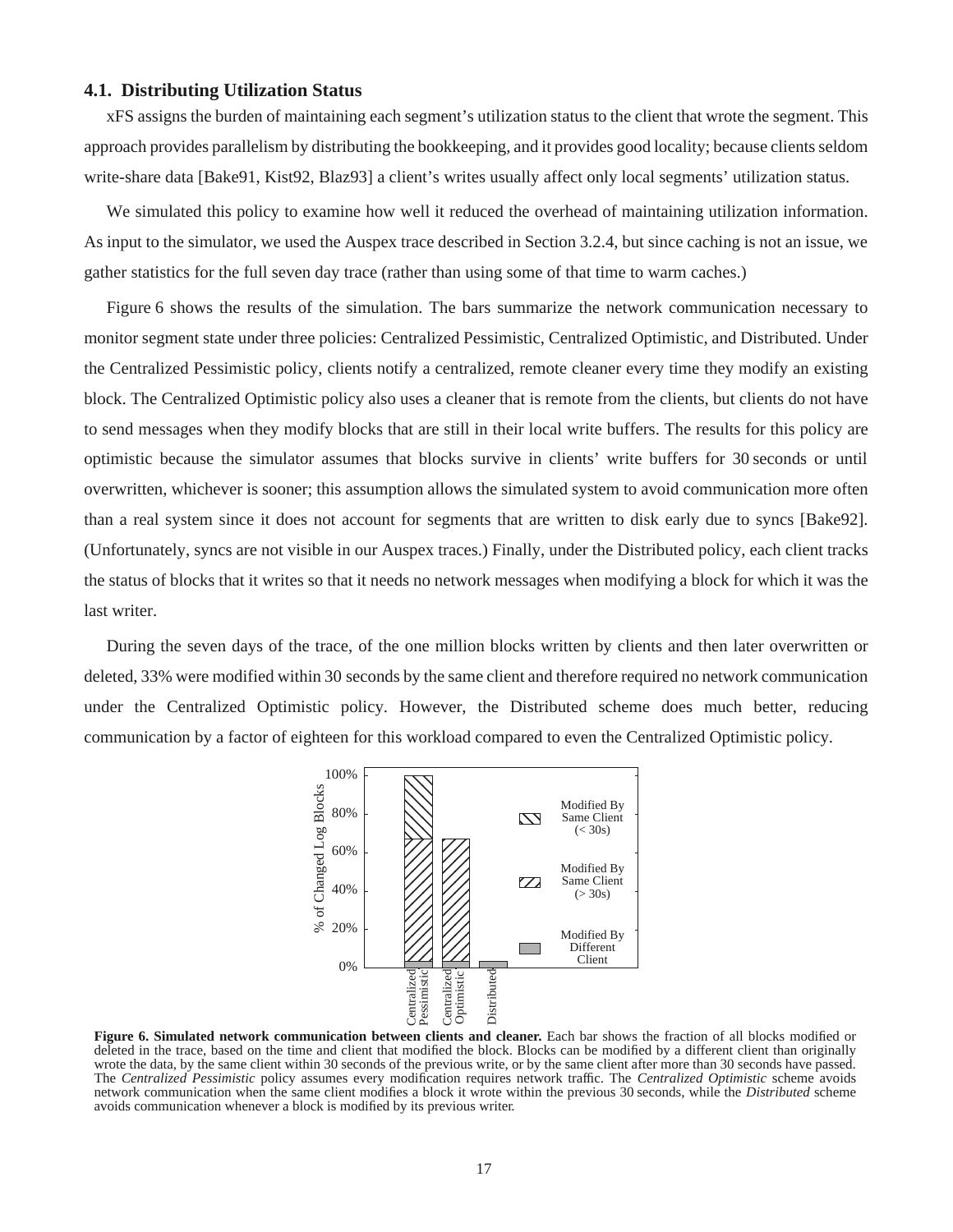# **4.2. Distributing Cleaning**

Clients store their segment utilization information in *s-files*. We implement s-files as normal xFS files to facilitate recovery and sharing of s-files by different machines in the system.

Each s-file contains segment utilization information for segments written by one client to one stripe group: clients write their s-files into per-client directories, and they write separate s-files in their directories for segments stored to different stripe groups.

A leader in each stripe group initiates cleaning when the number of free segments in that group falls below a low water mark or when the group is idle. The group leader decides which cleaners should clean the stripe group's segments. It sends each of those cleaners part of the list of s-files that contain utilization information for the group. By giving each cleaner a different subset of the s-files, xFS specifies subsets of segments that can be cleaned in parallel.

A simple policy would be to assign each client to clean its own segments. An attractive alternative is to assign cleaning responsibilities to idle machines. xFS would do this by assigning s-files from active machines to the cleaners running on idle ones.

# **4.3. Coordinating Cleaners**

Like BSD LFS and Zebra, xFS uses optimistic concurrency control to resolve conflicts between cleaner updates and normal file system writes. Cleaners do not lock files that are being cleaned, nor do they invoke cache consistency actions. Instead, cleaners just copy the blocks from the blocks' old segments to their new segments, optimistically assuming that the blocks are not in the process of being updated somewhere else. If there is a conflict because a client is writing a block as it is cleaned, the manager will ensure that the client update takes precedence over the cleaner's update. Although our algorithm for distributing cleaning responsibilities never simultaneously asks multiple cleaners to clean the same segment, the same mechanism could be used to allow less strict (e.g. probabilistic) divisions of labor by resolving conflicts between cleaners.

## **5. Recovery and Reconfiguration**

Availability is a key challenge for a distributed system such as xFS. Because xFS distributes the file system across many machines, it must be able to continue operation when some of the machines fail. To meet this challenge, xFS builds on Zebra's recovery mechanisms, the keystone of which is redundant, log-structured storage. The redundancy provided by a software RAID makes the system's logs highly available, and the log-structured storage allows the system to quickly recover a consistent view of its data and metadata through LFS checkpoint recovery and roll-forward.

LFS provides fast recovery by scanning the end of its log to first read a checkpoint and then roll forward, and Zebra demonstrates how to extend LFS recovery to a distributed system in which multiple clients are logging data concurrently. xFS addresses two additional problems. First, xFS regenerates the manager map and stripe group map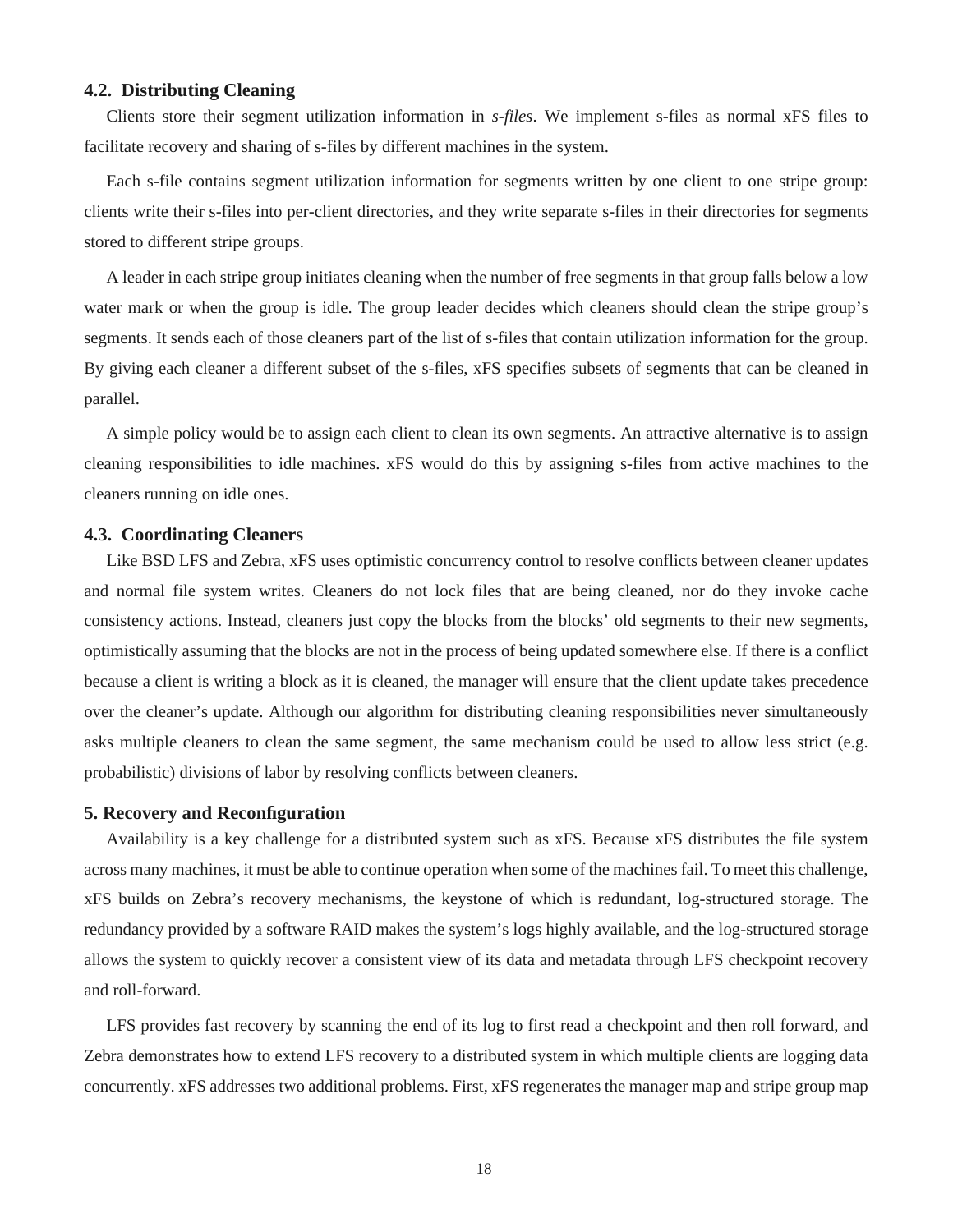using a distributed consensus algorithm. Second, xFS recovers manager metadata from multiple managers' logs, a process that xFS makes scalable by distributing checkpoint writes and recovery to the managers and by distributing roll-forward to the clients.

The prototype implements only a limited subset of xFS's recovery functionality — storage servers recover their local state after a crash, they automatically reconstruct data from parity when one storage server in a group fails, and clients write deltas into their logs to support manager recovery. However, we have not implemented manager checkpoint writes, checkpoint recovery reads, or delta reads for roll forward. The current prototype also fails to recover cleaner state and cache consistency state, and it does not yet implement the consensus algorithm needed to dynamically reconfigure manager maps and stripe group maps. This section outlines our recovery design and explains why we expect it to provide scalable recovery for the system. However, given the complexity of the recovery problem and the early state of our implementation, continued research will be needed to fully understand scalable recovery.

#### **5.1. Data Structure Recovery**

Table 2 lists the data structures that storage servers, managers, and cleaners recover after a crash. For a systemwide reboot or widespread crash, recovery proceeds from storage servers, to managers, and then to cleaners because later levels depend on earlier ones. Because recovery depends on the logs stored on the storage servers, xFS will be unable to continue if multiple storage servers from a single stripe group are unreachable due to machine or network failures. We plan to investigate using multiple parity fragments to allow recovery when there are multiple failures within a stripe group [Blau94]. Less widespread changes to xFS membership — such as when an authorized machine asks to join the system, when a machine notifies the system that it is withdrawing, or when a machine cannot be contacted because of a crash or network failure — trigger similar reconfiguration steps. For instance, if a single manager crashes, the system skips the steps to recover the storage servers, going directly to generate a new manager map that assigns the failed manager's duties to a new manager; the new manager then recovers the failed manager's disk metadata from the storage server logs using checkpoint and roll forward, and it recovers its cache consistency state by polling clients.

|                   | Data Structure                | <b>Recovered From</b>        |
|-------------------|-------------------------------|------------------------------|
| Storage<br>Server | Log Segments                  | <b>Local Data Structures</b> |
|                   | Stripe Group Map              | Consensus                    |
| Manager           | Manager Map                   | Consensus                    |
|                   | <b>Disk Location Metadata</b> | Checkpoint and Roll Forward  |
|                   | Cache Consistency Metadata    | Poll Clients                 |
| Cleaner           | <b>Segment Utilization</b>    | S-Files                      |

**Table 2. Data structures restored during recovery.** Recovery occurs in the order listed from top to bottom because lower data structures depend on higher ones.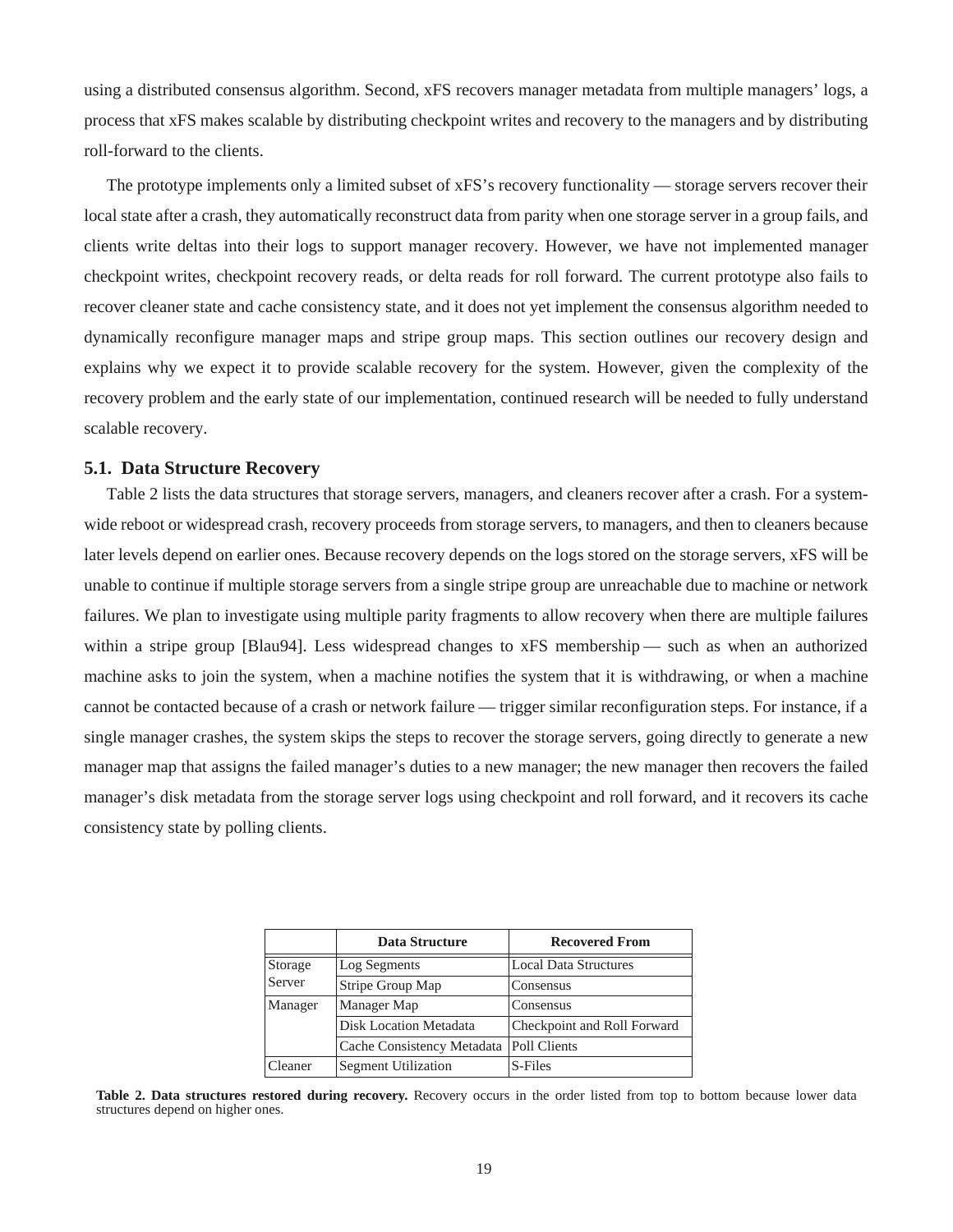### **5.1.1. Storage Server Recovery**

The segments stored on storage server disks contain the logs needed to recover the rest of xFS's data structures, so the storage servers initiate recovery by restoring their internal data structures. When a storage server recovers, it regenerates its mapping of xFS fragment IDs to the fragments' physical disk addresses, rebuilds its map of its local free disk space, and verifies checksums for fragments that it stored near the time of the crash. Each storage server recovers this information independently from a private checkpoint, so this stage can proceed in parallel across all storage servers.

Storage servers next regenerate their stripe group map. First, the storage servers use a distributed consensus algorithm [Cris91, Ricc91, Schr91] to determine group membership and to elect a group leader. Each storage server then sends the leader a list of stripe groups for which it stores segments, and the leader combines these lists to form a list of groups where fragments are already stored (the obsolete stripe groups). The leader then assigns each active storage server to a current stripe group, and distributes the resulting stripe group map to the storage servers.

#### **5.1.2. Manager Recovery**

Once the storage servers have recovered, the managers can recover their manager map, disk location metadata, and cache consistency metadata. Manager map recovery uses a consensus algorithm as described above for stripe group recovery. Cache consistency recovery relies on server-driven polling [Bake94, Nels88]: a recovering manager contacts the clients, and each client returns a list of the blocks that it is caching or for which it has write ownership from that manager's portion of the index number space.

The remainder of this subsection describes how managers and clients work together to recover the managers' disk location metadata — the distributed imap and index nodes that provide pointers to the data blocks on disk. Like LFS and Zebra, xFS recovers this data using a checkpoint and roll forward mechanism. xFS distributes this disk metadata recovery to managers and clients so that each manager and client log written before the crash is assigned to one manager or client to read during recovery. Each manager reads the log containing the checkpoint for its portion of the index number space, and, where possible, clients read the same logs that they wrote before the crash. This delegation occurs as part of the consensus process that generates the manager map.

The goal of manager checkpoints is to help managers recover their imaps from the logs. As Section 3.2.2 described, managers store copies of their imaps in files called ifiles. To help recover the imaps from the ifiles, managers periodically write checkpoints that contain lists of pointers to the disk storage locations of the ifiles' blocks. Because each checkpoint corresponds to the state of the ifile when the checkpoint is written, it also includes the positions of the clients' logs reflected by the checkpoint. Thus, once a manager reads a checkpoint during recovery, it knows the storage locations of the blocks of the ifile as they existed at the time of the checkpoint and it knows where in the client logs to start reading to learn about more recent modifications. The main difference between xFS and Zebra or BSD LFS is that xFS has multiple managers, so each xFS manager writes its own checkpoint for its part of the index number space.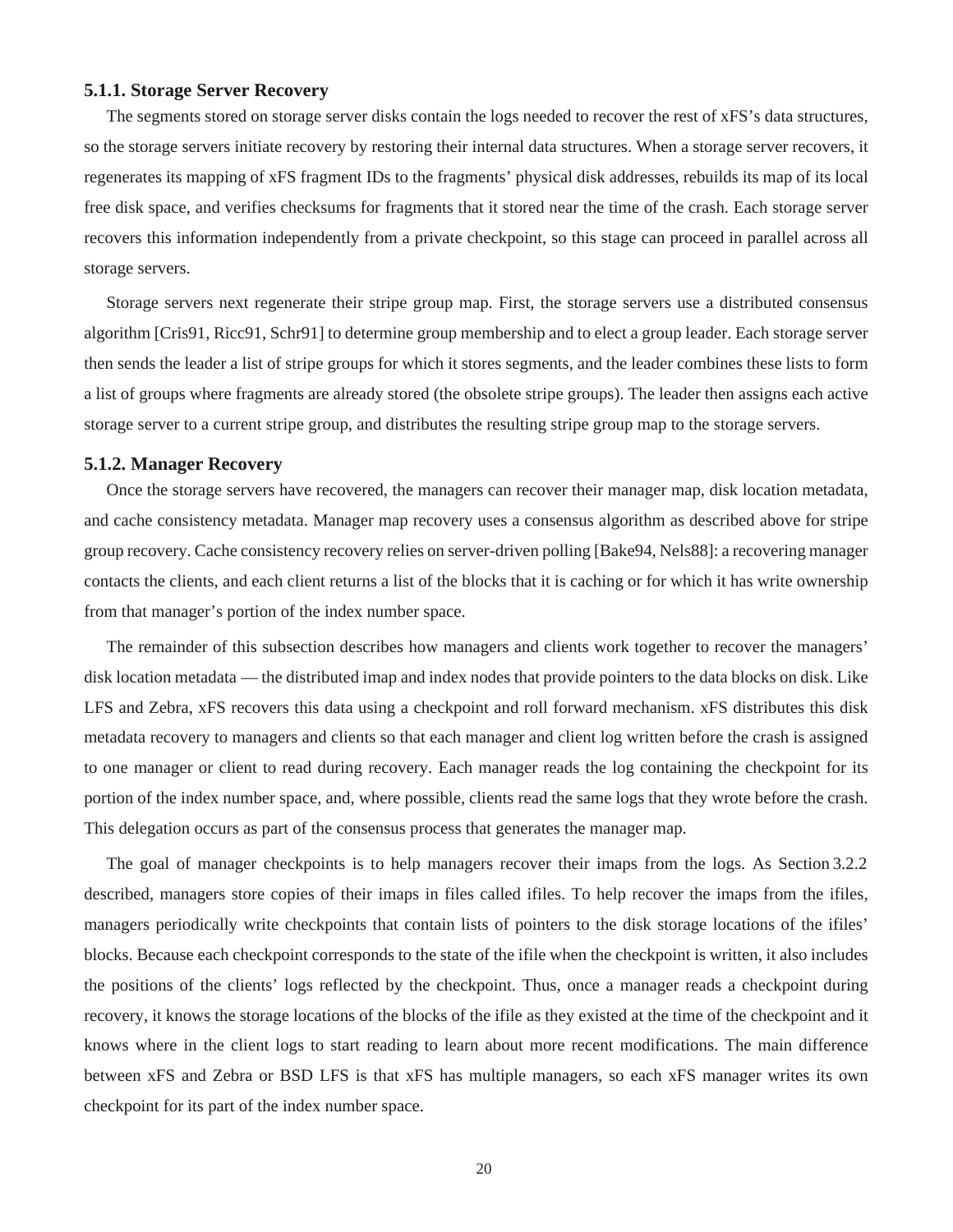During recovery, managers read their checkpoints independently and in parallel. Each manager locates its checkpoint by first querying storage servers to locate the newest segment written to its log before the crash and then reading backwards in the log until it finds the segment with the most recent checkpoint. Next, managers use this checkpoint to recover their portions of the imap. Although the managers' checkpoints were written at different times and therefore do not reflect a globally consistent view of the file system, the next phase of recovery, roll-forward, brings all of the managers' disk-location metadata to a consistent state corresponding to the end of the clients' logs.

To account for changes that had not reached the managers' checkpoints, the system uses roll-forward, where clients use the deltas stored in their logs to replay actions that occurred later than the checkpoints. To initiate rollforward, the managers use the log position information from their checkpoints to advise the clients of the earliest segments to scan. Each client locates the tail of its log by querying storage servers, and then it reads the log backwards to locate the earliest segment needed by any manager. Each client then reads forward in its log, using the manager map to send the deltas to the appropriate managers. Managers use the deltas to update their imaps and index nodes as they do during normal operation; version numbers in the deltas allow managers to chronologically order different clients' modifications to the same files [Hart95].

# **5.1.3. Cleaner Recovery**

Clients checkpoint the segment utilization information needed by cleaners in standard xFS files, called s-files. Because these checkpoints are stored in standard files, they are automatically recovered by the storage server and manager phases of recovery. However, the s-files may not reflect the most recent changes to segment utilizations at the time of the crash, so s-file recovery also includes a roll forward phase. Each client rolls forward the utilization state of the segments tracked in its s-file by asking the other clients for summaries of their modifications to those segments that are more recent than the s-file checkpoint. To avoid scanning their logs twice, clients gather this segment utilization summary information during the roll-forward phase for manager-metadata.

## **5.2. Scalability of Recovery**

Even with the parallelism provided by xFS's approach to manager recovery, future work will be needed to evaluate its scalability. Our design is based on the observation that, while the procedures described above can require  $O(N^2)$  communications steps (where N refers to the number of clients, managers, or storage servers), each phase can proceed in parallel across N machines.

For instance, to locate the tails of the systems logs, each manager and client queries each storage server group to locate the end of its log. While this can require a total of  $O(N^2)$  messages, each manager or client only needs to contact N storage server groups, and all of the managers and clients can proceed in parallel, provided that they take steps to avoid having many machines simultaneously contact the same storage server [Bake94]; we plan use randomization to accomplish this goal. Similar considerations apply to the phases where managers read their checkpoints, clients roll forward, and managers query clients for their cache consistency state.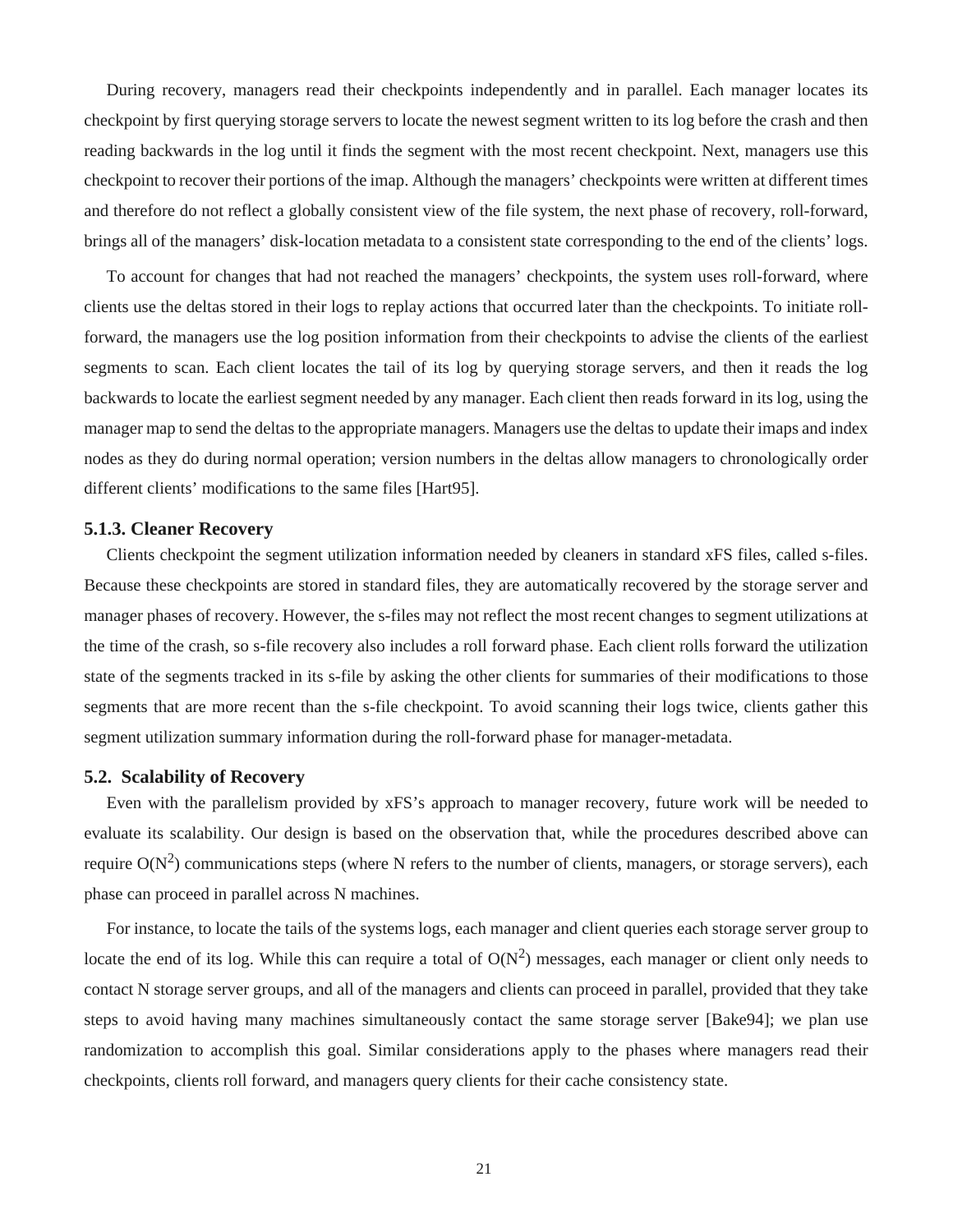# **6. Security**

xFS, as described, is appropriate for a restricted environment — among machines that communicate over a fast network and that trust one another's kernels to enforce security. xFS managers, storage servers, clients, and cleaners must run on secure machines using the protocols we have described so far. However, xFS can support less trusted clients using different protocols that require no more trust than traditional client protocols, albeit at some cost to performance. Our current implementation allows unmodified UNIX clients to mount a remote xFS partition using the standard NFS protocol.

Like other file systems, xFS trusts the kernel to enforce a firewall between untrusted user processes and kernel subsystems such as xFS. The xFS storage servers, managers, and clients can then enforce standard file system security semantics. For instance, xFS storage servers only store fragments supplied by authorized clients; xFS managers only grant read and write tokens to authorized clients; xFS clients only allow user processes with appropriate credentials and permissions to access file system data.

We expect this level of trust to exist within many settings. For instance, xFS could be used within a group or department's administrative domain, where all machines are administered the same way and therefore trust one another. Similarly, xFS would be appropriate within a NOW where users already trust remote nodes to run migrated processes on their behalf. Even in environments that do not trust all desktop machines, xFS could still be used within a trusted *core* of desktop machines and servers, among physically secure compute servers and file servers in a machine room, or within one of the parallel server architectures now being researched [Kubi93, Kusk94]. In these cases, the xFS core could still provide scalable, reliable, and cost-effective file service to less trusted *fringe* clients running more restrictive protocols. The downside is that the core system can not exploit the untrusted CPUs, memories, and disks located in the fringe.

Client trust is a concern for xFS because xFS ties its clients more intimately to the rest of the system than do traditional protocols. This close association improves performance, but it may increase the opportunity for mischievous clients to interfere with the system. In either xFS or a traditional system, a compromised client can endanger data accessed by a user on that machine. However, a damaged xFS client can do wider harm by writing bad logs or by supplying incorrect data via cooperative caching. In the future we plan to examine techniques to guard against unauthorized log entries and to use encryption-based techniques to safeguard cooperative caching.

Our current prototype allows unmodified UNIX fringe clients to access xFS core machines using the NFS protocol as Figure 7 illustrates. To do this, any xFS client in the core exports the xFS file system via NFS, and an NFS client employs the same procedures it would use to mount a standard NFS partition from the xFS client. The xFS core client then acts as an NFS server for the NFS client, providing high performance by employing the remaining xFS core machines to satisfy any requests not satisfied by its local cache. Multiple NFS clients can utilize the xFS core as a scalable file server by having different NFS clients mount the xFS file system using different xFS clients to avoid bottlenecks. Because xFS provides single machine sharing semantics, it appears to the NFS clients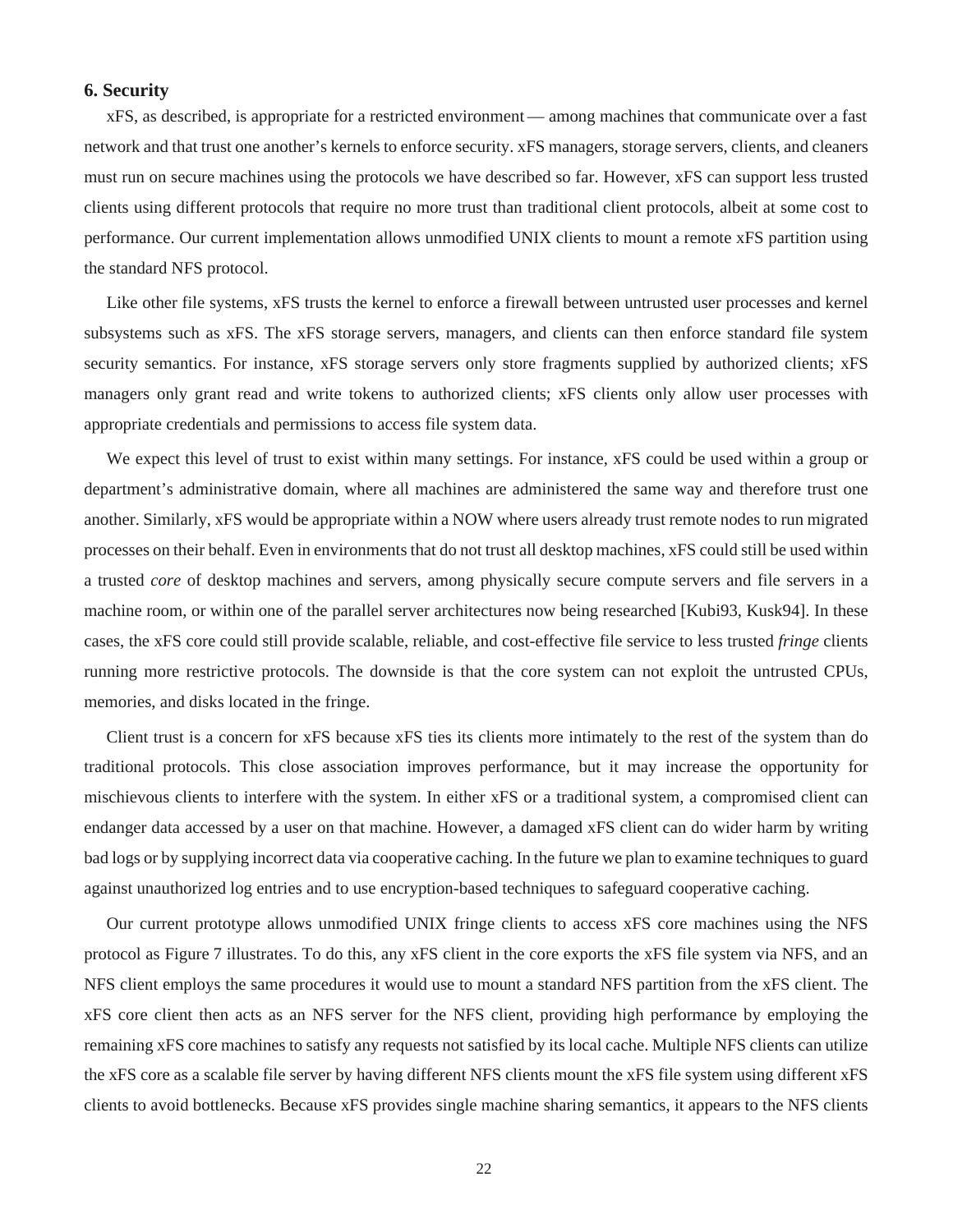

**Figure 7. An xFS core acting as a scalable file server for unmodified NFS clients.**

that they are mounting the same file system from the same server. The NFS clients also benefit from xFS's high availability since they can mount the file system using any available xFS client. Of course, a key to good NFS server performance is to efficiently implement synchronous writes; our prototype does not yet exploit the non-volatile RAM optimization found in most commercial NFS servers [Bake92], so for best performance, NFS clients should mount these partitions using the "unsafe" option to allow xFS to buffer writes in memory.

# **7. xFS Prototype**

This section describes the state of the xFS prototype as of August 1995 and presents preliminary performance results measured on a 32 node cluster of SPARCStation 10's and 20's. Although these results are preliminary and although we expect future tuning to significantly improve absolute performance, they suggest that xFS has achieved its goal of scalability. For instance, in one of our microbenchmarks 32 clients achieved an aggregate large file write bandwidth of 13.9 MB/s, close to a linear speedup compared to a single client's 0.6 MB/s bandwidth. Our other tests indicated similar speedups for reads and small file writes.

The prototype implementation consists of four main pieces. First, we implemented a small amount of code as a loadable module for the Solaris kernel. This code provides xFS's interface to the Solaris v-node layer and also accesses the kernel buffer cache. We implemented the remaining three pieces of xFS as daemons outside of the kernel address space to facilitate debugging [Howa88]. If the xFS kernel module cannot satisfy a request using the buffer cache, then it sends the request to the client daemon. The client daemons provide the rest of xFS's functionality by accessing the manager daemons and the storage server daemons over the network.

The rest of this section summarizes the state of the prototype, describes our test environment, and presents our results.

# **7.1. Prototype Status**

The prototype implements most of xFS's key features, including distributed management, cooperative caching, and network disk striping with single parity and multiple groups. We have not yet completed implementation of a number of other features. The most glaring deficiencies are in crash recovery and cleaning. Although we have implemented storage server recovery, including automatic reconstruction of data from parity, we have not completed implementation of manager state checkpoint and roll forward; also, we have not implemented the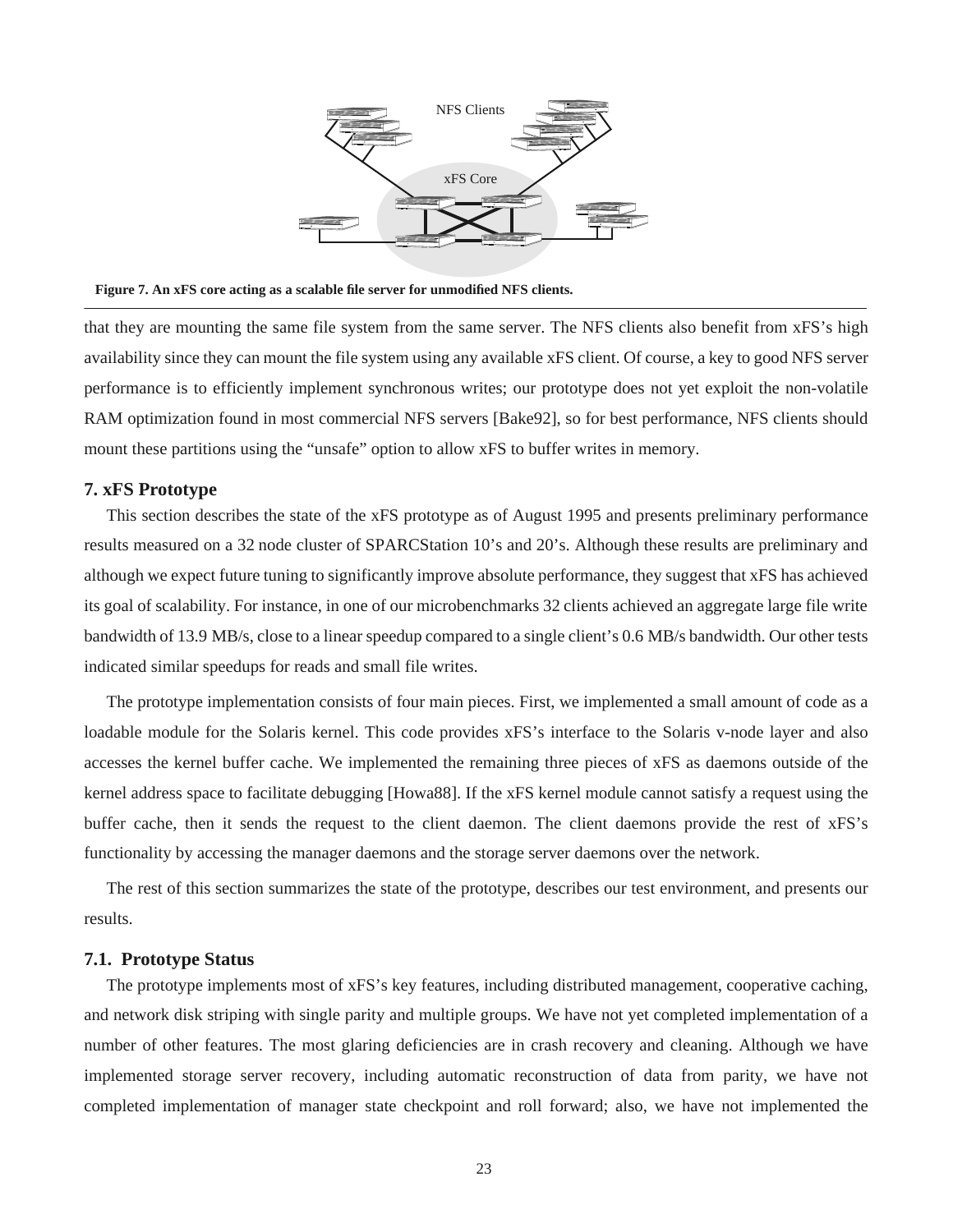consensus algorithms necessary to calculate and distribute new manager maps and stripe group maps; the system currently reads these mappings from a non-xFS file and cannot change them. Additionally, we have yet to implement the distributed cleaner. As a result, xFS is still best characterized as a research prototype, and the results in this paper should thus be viewed as evidence that the serverless approach is promising, not as "proof" that it will succeed.

### **7.2. Test Environment**

For our testbed, we use a total of 32 machines: eight dual-processor SPARCStation 20's, and 24 single-processor SPARCStation 10's. Each of our machines has 64 MB of physical memory. Uniprocessor 50 MHz SS-20's and SS-10's have SPECInt92 ratings of 74 and 65, and can copy large blocks of data from memory to memory at 27 MB/s and 20 MB/s, respectively.

We use the same hardware to compare xFS with two central-server architectures, NFS [Sand85] and AFS (a commercial version of the Andrew file system [Howa88]). We use NFS as our baseline system for practical reasons — NFS is mature, widely available, and well-tuned, allowing easy comparison and a good frame of reference — but its limitations with respect to scalability are well known [Howa88]. Since many NFS installations have attacked NFS's limitations by buying shared-memory multiprocessor servers, we would like to compare xFS running on workstations to NFS running on a large multiprocessor server, but such a machine was not available to us, so our NFS server runs on essentially the same platform as the clients. We also compare xFS to AFS, a more scalable central-server architecture. However, AFS achieves most of its scalability compared to NFS by improving cache performance; its scalability is only modestly better compared to NFS for reads from server disk and for writes.

For our NFS and AFS tests, we use one of the SS-20's as the server and the remaining 31 machines as clients. For the xFS tests, all machines act as storage servers, managers, and clients unless otherwise noted. For experiments using fewer than 32 machines, we always include all of the SS-20's before starting to use the less powerful SS-10's.

The xFS storage servers store data on a 256 MB partition of a 1.1 GB Seagate-ST11200N disk. These disks have an advertised average seek time of 5.4 ms and rotate at 5,411 RPM. We measured a 2.7 MB/s peak bandwidth to read from the raw disk device into memory. For all xFS tests, we use a log fragment size of 64 KB, and unless otherwise noted we use storage server groups of eight machines — seven for data and one for parity; all xFS tests include the overhead of parity computation. The AFS clients use a 100 MB partition of the same disks for local disk caches.

The NFS and AFS central servers use a larger and somewhat faster disk than the xFS storage servers, a 2.1 GB DEC RZ 28-VA with a peak bandwidth of 5 MB/s from the raw partition into memory. These servers also use a Prestoserve NVRAM card that acts as a buffer for disk writes [Bake92]. We did not use an NVRAM buffer for the xFS machines, but xFS's log buffer provides similar performance benefits.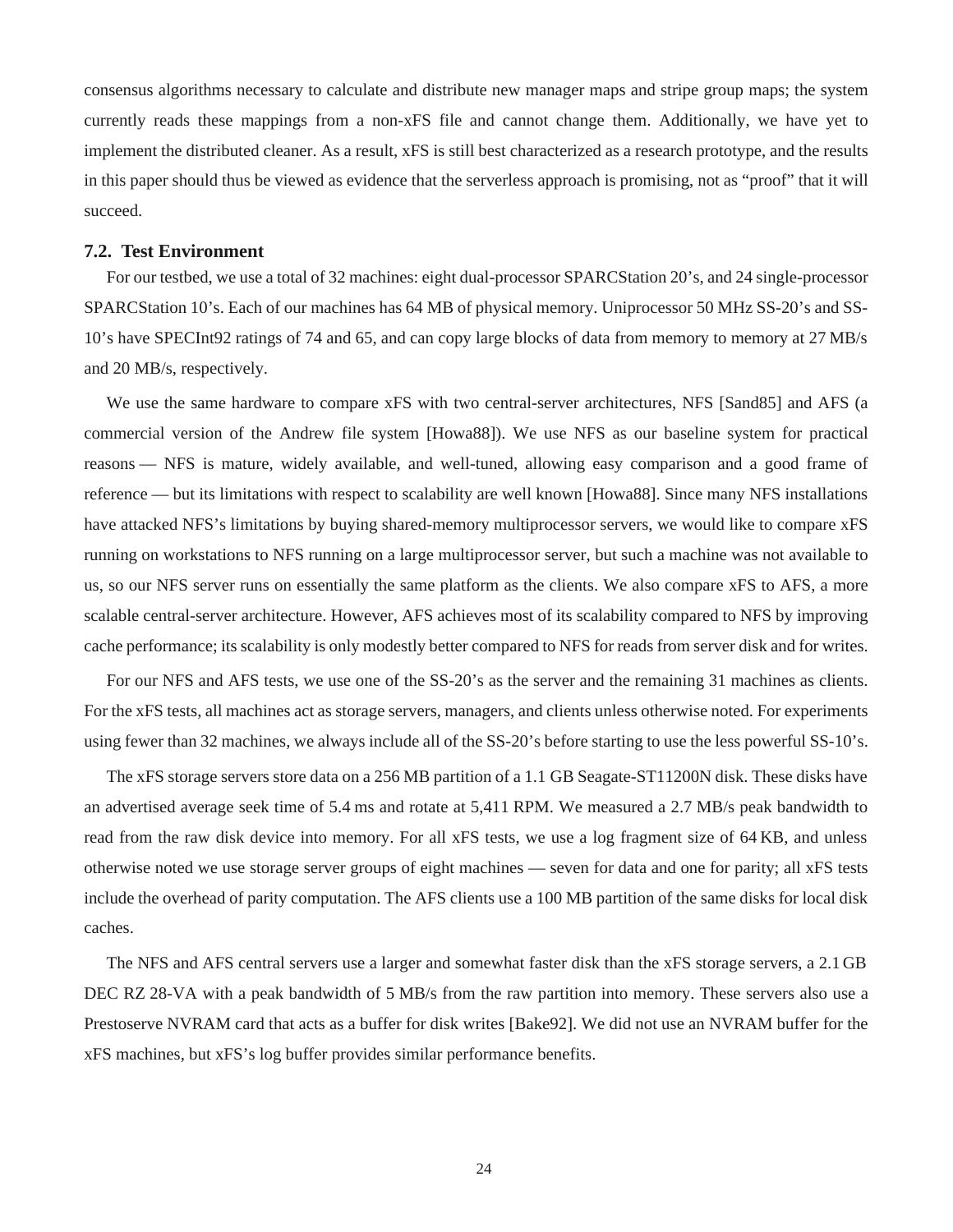A high-speed, switched Myrinet network [Bode95] connects the machines. Although each link of the physical network has a peak bandwidth of 80 MB/s, RPC and TCP/IP protocol overheads place a much lower limit on the throughput actually achieved [Keet95]. The throughput for fast networks such as the Myrinet depends heavily on the version and patch level of the Solaris operating system used. For our xFS measurements, we used a kernel that we compiled from the Solaris 2.4 source release. We measured the TCP throughput to be 3.2 MB/s for 8 KB packets when using this source release. For the NFS and AFS measurements, we used the binary release of Solaris 2.4, augmented with the binary patches recommended by Sun as of June 1, 1995. This release provides better network performance; our TCP test achieved a throughput of 8.4 MB/s for this setup. Alas, we could not get sources for the patches, so our xFS measurements are penalized with a slower effective network than NFS and AFS. RPC overheads further reduce network performance for all three systems.

# **7.3. Performance Results**

This section presents a set of preliminary performance results for xFS under a set of microbenchmarks designed to stress file system scalability and under an application-level benchmark.

These performance results are preliminary. As noted above, several significant pieces of the xFS system manager checkpoints and cleaning — remain to be implemented. We do not expect these additions to significantly impact the results for the benchmarks presented here. We do not expect checkpoints to ever limit performance. However, thorough future investigation will be needed to evaluate the impact of distributed cleaning under a wide range workloads; other researchers have measured sequential cleaning overheads from a few percent [Rose92, Blac95] to as much as 40% [Selt95], depending on the workload.

Also, the current prototype implementation suffers from three inefficiencies, all of which we will attack in the future.

- 1.xFS is currently implemented as a set of user-level processes by redirecting vnode layer calls. This hurts performance because each user/kernel space crossing requires the kernel to schedule the user level process and copy data to or from the user process's address space. To fix this limitation, we are working to move xFS into the kernel. (Note that AFS shares this handicap.)
- 2.RPC and TCP/IP overheads severely limit xFS's network performance. We are porting xFS's communications layer to Active Messages [vE92] to address this issue.

3.We have done little profiling and tuning. As we do so, we expect to find and fix inefficiencies.

As a result, the absolute performance is much less than we expect for the well-tuned xFS. As the implementation matures, we expect a single xFS client to significantly outperform an NFS or AFS client by benefitting from the bandwidth of multiple disks and from cooperative caching. Our eventual performance goal is for a single xFS client to achieve read and write bandwidths near that of its maximum network throughput, and for multiple clients to realize an aggregate bandwidth approaching the system's aggregate local disk bandwidth.

The microbenchmark results presented here stress the scalability of xFS's storage servers and managers. We examine read and write throughput for large files and write performance for small files, but we do not examine small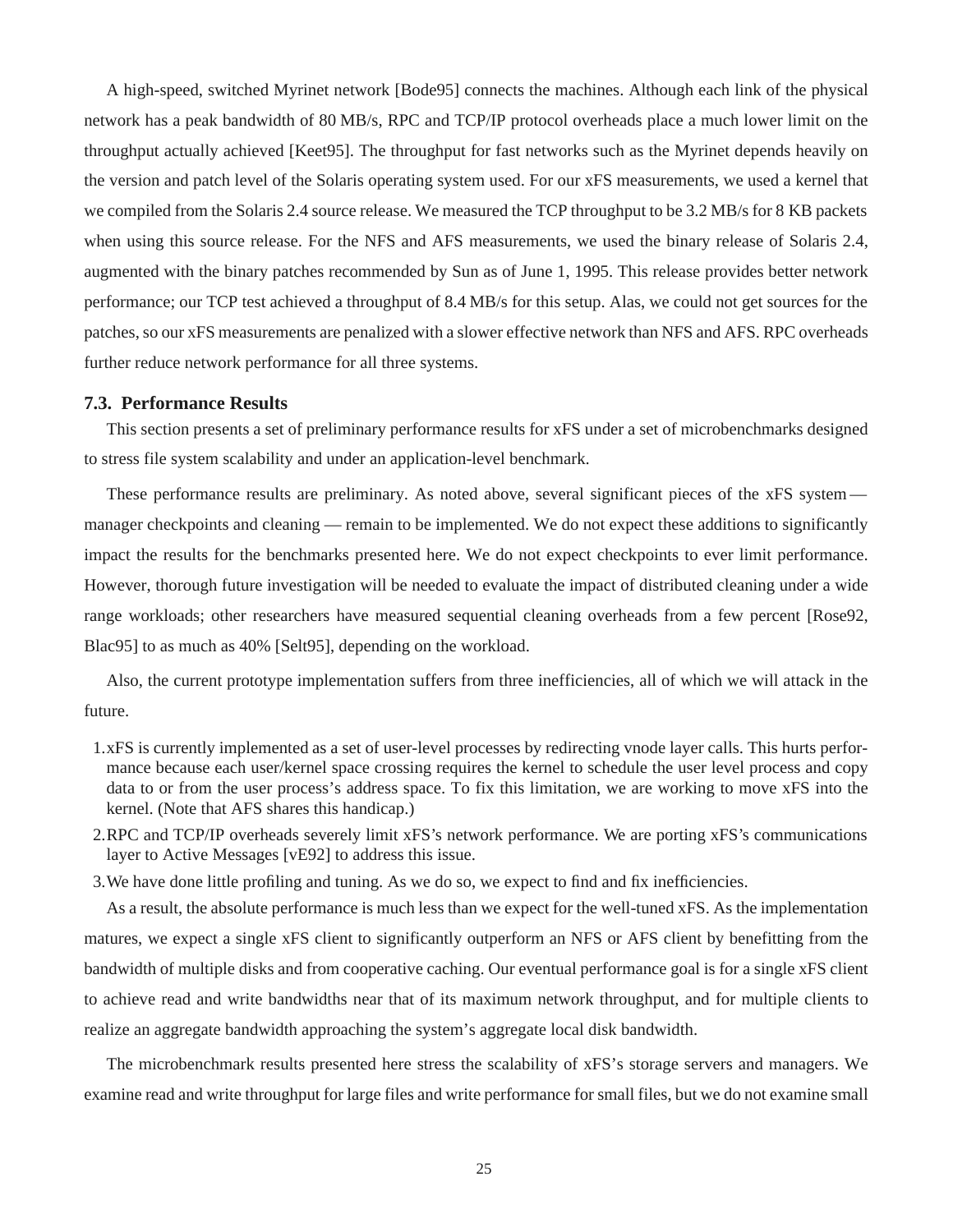file read performance explicitly because the network is too slow to provide an interesting evaluation of cooperative caching; we leave this evaluation as future work. We also use Satyanarayanan's Andrew benchmark [Howa88] as a simple evaluation of application-level performance. In the future, we plan to compare the systems' performance under more demanding applications.

# **7.3.1. Scalability**

Figures 8 through 10 illustrate the scalability of xFS's performance for large writes, large reads, and small writes. For each of these tests, as the number of clients increases, so does xFS's aggregate performance. In contrast, just a few clients saturate NFS's or AFS's single server, limiting peak throughput.

Figure 8 illustrates the performance of our disk write throughput test, in which each client writes a large (10 MB), private file and then invokes sync() to force the data to disk (some of the data stay in NVRAM in the case of NFS and AFS.) A single xFS client is limited to 0.6 MB/s, about one-third of the 1.7 MB/s throughput of a single NFS client; this difference is largely due to the extra kernel crossings and associated data copies in the user-level xFS implementation as well as high network protocol overheads. A single AFS client achieves a bandwidth of 0.7 MB/s, limited by AFS's kernel crossings and overhead of writing data to both the local disk cache and the server disk. As we increase the number of clients, NFS's and AFS's throughputs increase only modestly until the single, central server disk bottlenecks both systems. The xFS configuration, in contrast, scales up to a peak bandwidth of 13.9 MB/s for 32 clients, and it appears that if we had more clients available for our experiments, they could achieve even more bandwidth from the 32 xFS storage servers and managers.

Figure 9 illustrates the performance of xFS and NFS for large reads from disk. For this test, each machine flushes its cache and then sequentially reads a per-client 10 MB file. Again, a single NFS or AFS client outperforms a single xFS client. One NFS client can read at 2.8 MB/s, and an AFS client can read at 1.0 MB/s, while the current xFS implementation limits one xFS client to 0.9 MB/s. As is the case for writes, xFS exhibits good scalability; 32 clients



**Figure 8. Aggregate disk write bandwidth.** The x axis indicates the number of clients simultaneously writing private 10 MB files, and the y axis indicates the total throughput across all of the active clients. xFS uses four groups of eight storage servers and 32 managers. NFS's peak throughput is 1.9 MB/s with 2 clients, AFS's is 1.3 MB/s with 32 clients, and xFS's is 13.9 MB/s with 32 clients.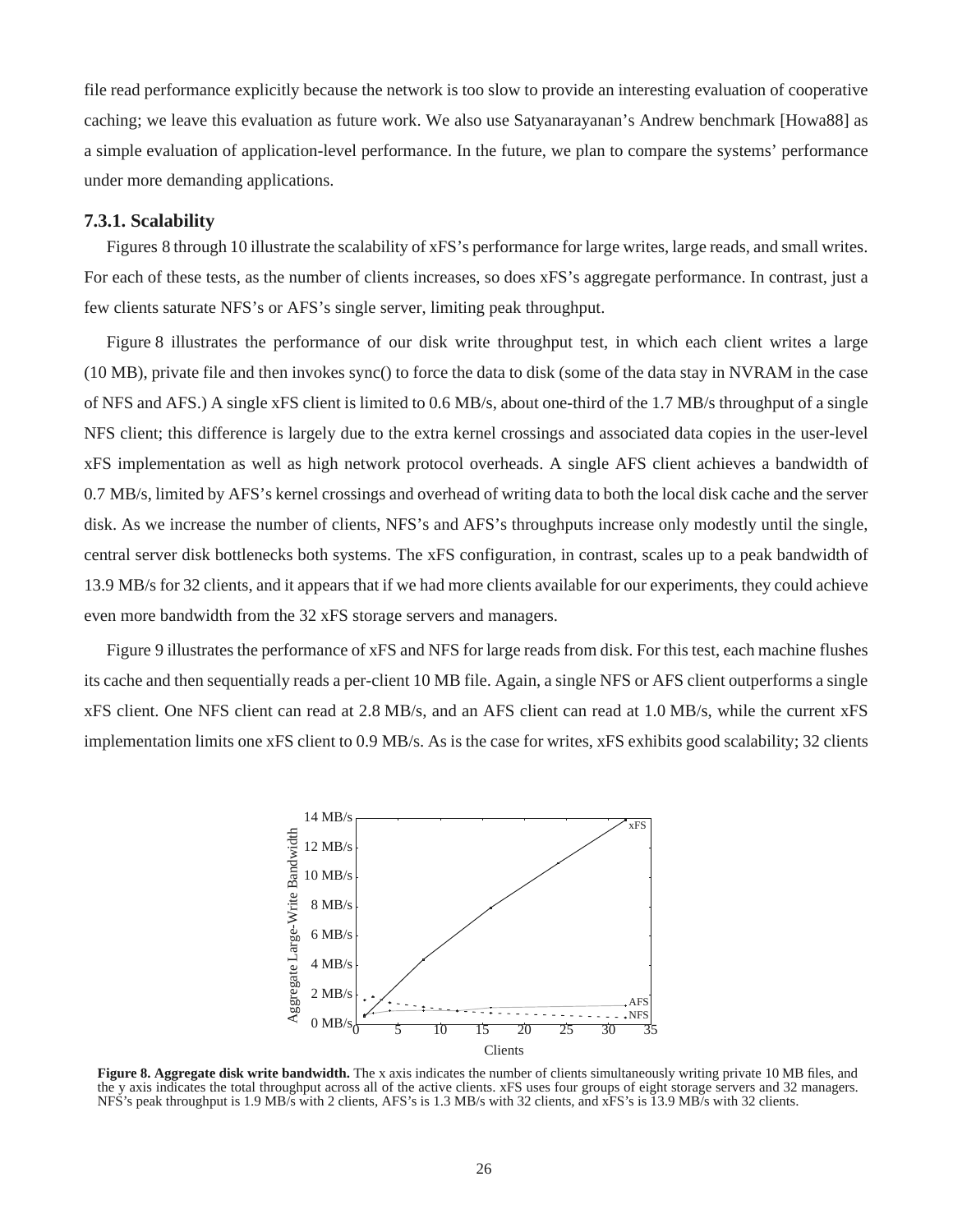achieve a read throughput of 13.8 MB/s. In contrast, two clients saturate NFS at a peak throughput of 3.1 MB/s and 12 clients saturate AFS's central server disk at 1.9 MB/s.

While Figure 9 shows disk read performance when data are not cached, all three file systems achieve much better scalability when clients can read data from their caches to avoid interacting with the server. All three systems allow clients to cache data in local memory, providing scalable bandwidths of 20 MB/s to 30 MB/s per client when clients access working sets of a few tens of megabytes. Furthermore, AFS provides a larger, though slower, local disk cache at each client that provides scalable disk-read bandwidth for workloads whose working sets do not fit in memory; our 32-node AFS cluster can achieve an aggregate disk bandwidth of nearly 40 MB/s for such workloads. This aggregate disk bandwidth is significantly larger than xFS's maximum disk bandwidth for two reasons. First, as noted above, xFS is largely untuned, and we expect the gap to shrink in the future. Second, xFS transfers most of the data over the network, while AFS's cache accesses are local. Thus, there will be some workloads for which AFS's disk caches achieves a higher aggregate disk-read bandwidth than xFS's network storage. xFS's network striping, however, provides better write performance and will, in the future, provide better read performance for individual clients via striping. Additionally, once we have ported cooperative caching to a faster network protocol, accessing remote memory will be much faster than going to local disk, and thus the clients' large, aggregate memory cache will further reduce the potential benefit from local disk caching.

Figure 10 illustrates the performance when each client creates 2,048 files containing 1 KB of data per file. For this benchmark, xFS's log-based architecture overcomes the current implementation limitations to achieve approximate parity with NFS and AFS for a single client: one NFS, AFS, or xFS client can create 51, 32, or 41 files per second, respectively. xFS also demonstrates good scalability for this benchmark. 32 xFS clients generate a total of 1,122 files per second, while NFS's peak rate is 91 files per second with four clients and AFS's peak is 87 files per second with four clients.

Figure 11 shows the average time for a client to complete the Andrew benchmark as the number of clients varies for each file system. This benchmark was designed as a simple yardstick for comparing application-level



**Figure 9. Aggregate disk read bandwidth.** The x axis indicates the number of clients simultaneously reading private 10 MB files and the y axis indicates the total throughput across all active clients. xFS uses four groups of eight storage servers and 32 managers. NFS's peak throughput is 3.1 MB/s with two clients, AFS's is 1.9 MB/s with 12 clients, and xFS's is 13.8 MB/s with 32 clients.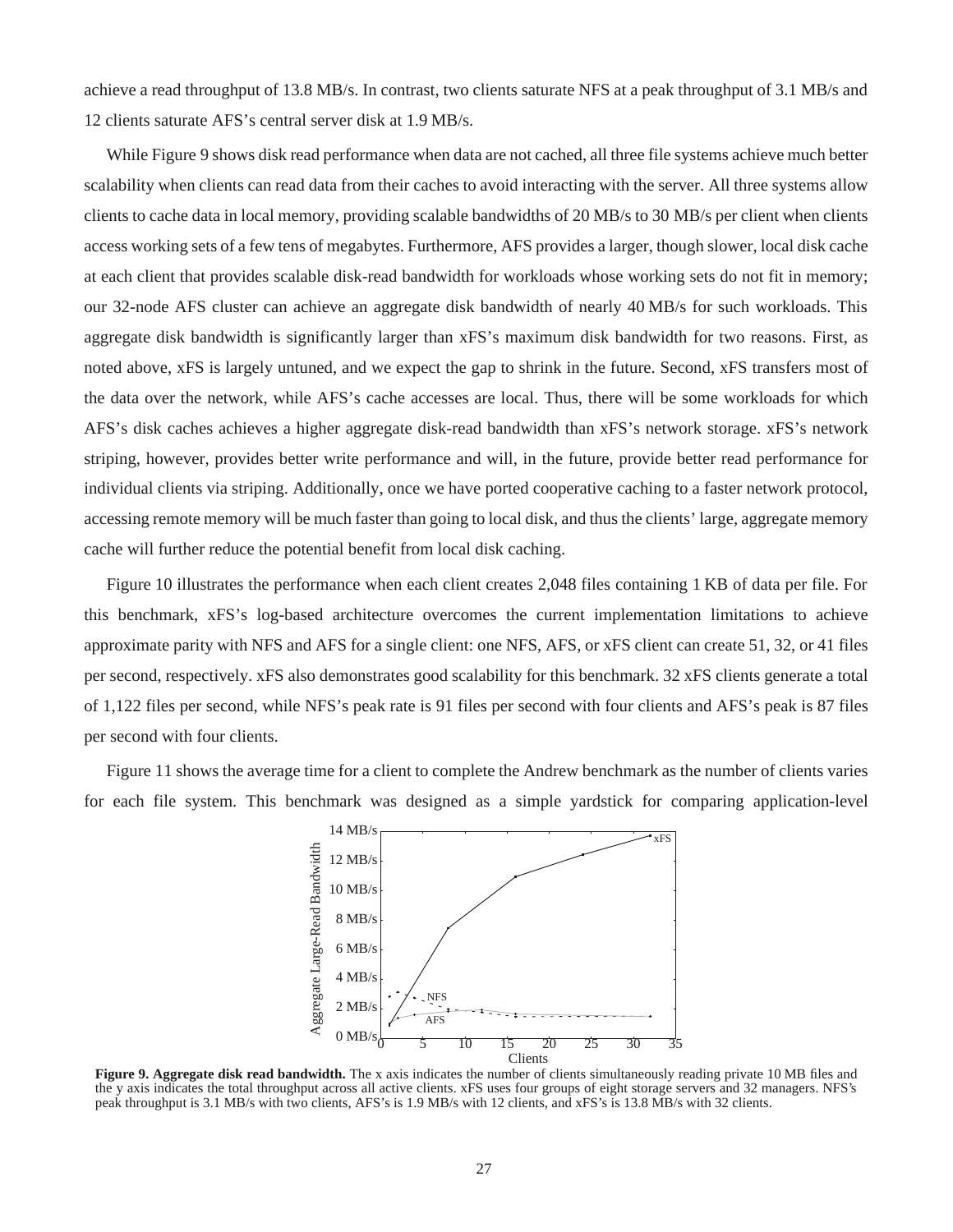performance for common tasks such as copying, reading, and compiling files. When one client is running the benchmark, NFS takes 64 seconds to run and AFS takes 61 seconds, while xFS requires somewhat more time — 78 seconds. xFS's scalability, however, allows xFS to outperform the other systems for larger numbers of clients. For instance, with 32 clients xFS takes 117 seconds to complete the benchmark, while increased I/O time, particularly in the copy phase of the benchmark, increases NFS's time to 172 seconds and AFS's time to 210 seconds. A surprising result is that NFS outperforms AFS when there are a large number of clients; this is because in-memory file caches have grown dramatically since this comparison was first made [Howa88], and the working set of the benchmark now fits in the NFS clients' in-memory caches, reducing the benefit of AFS's on-disk caches.

## **7.3.2. Storage Server Scalability**

In the above measurements, we used a 32-node xFS system where all machines acted as clients, managers, and storage servers and found that both bandwidth and small write performance scaled well. This section examines the impact of different storage server organizations on that scalability. Figure 12 shows the large write performance as we vary the number of storage servers and also as we change the stripe group size.



**Figure 10. Aggregate small write performance.** The x axis indicates the number of clients, each simultaneously creating 2,048 1 KB files. The y axis is the average aggregate number of file creates per second during the benchmark run. xFS uses four groups of eight storage servers and 32 managers. NFS achieves its peak throughput of 91 files per second with four clients, AFS peaks at 87 files per second with four clients, and xFS scales up to 1,122 files per second with 32 clients.



**Figure 11. Average time to complete the Andrew benchmark for NFS, AFS, and xFS as the number of clients simultaneously executing the benchmark varies.** The total height of the shaded areas represents the total time to complete the benchmark; each shaded area represents the time for one of the five phases of the benchmark: makeDir, copy, scanDir, readAll, and make. For all of the systems, the caches were flushed before running the benchmark.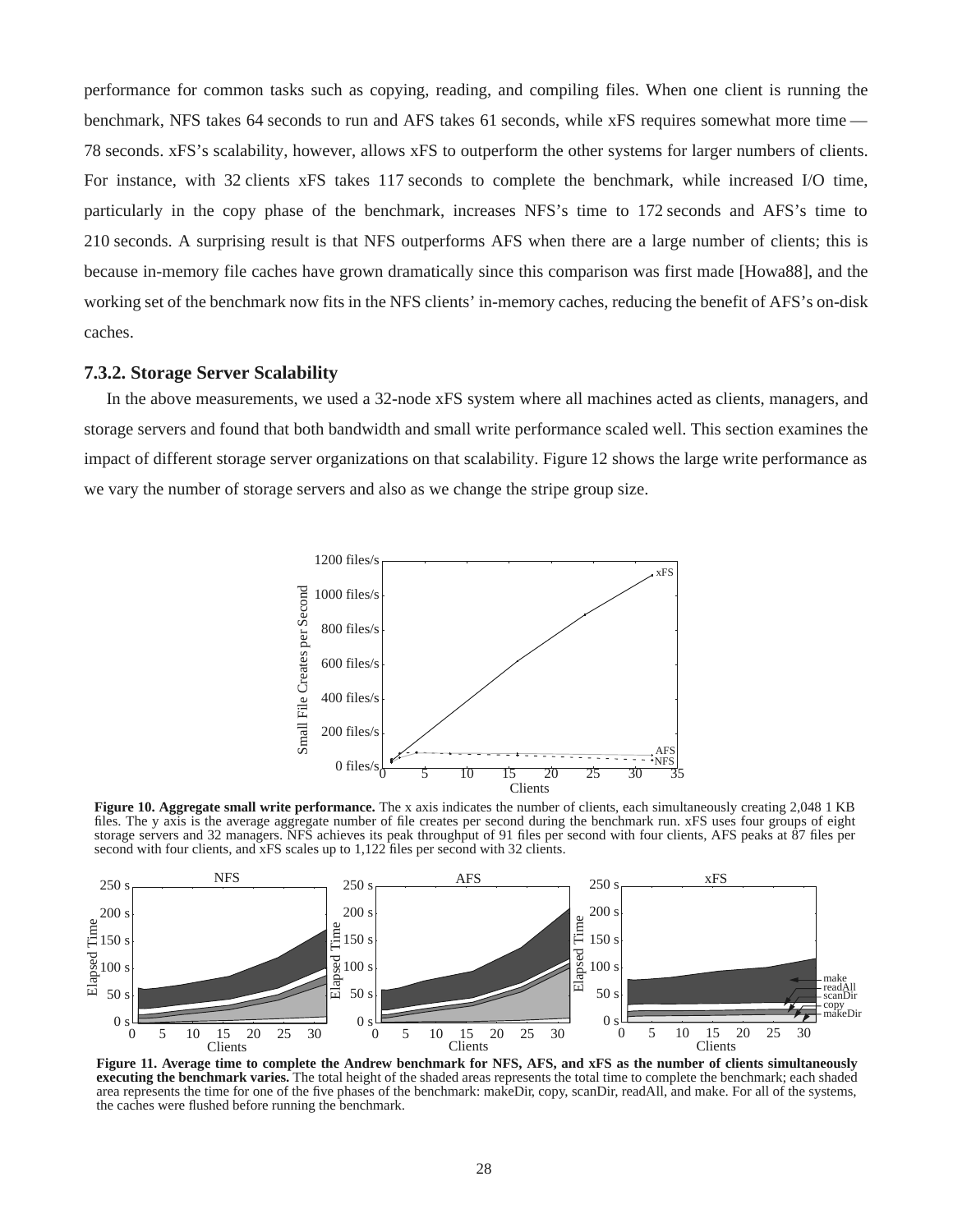Increasing the number of storage servers improves performance by spreading the system's requests across more CPUs and disks. The increase in bandwidth falls short of linear with the number of storage servers, however, because client overheads are also a significant limitation on system bandwidth.

Reducing the stripe group size from eight storage servers to four reduces the system's aggregate bandwidth by 8% to 22% for the different measurements. We attribute most of this difference to the increased overhead of parity. Reducing the stripe group size from eight to four reduces the fraction of fragments that store data as opposed to parity. The additional overhead reduces the available disk bandwidth by 16% for the system using groups of four servers.

### **7.3.3. Manager Scalability**

Figure 13 shows the importance of distributing management among multiple managers to achieve both parallelism and locality. It varies the number of managers handling metadata for 31 clients running the small write benchmark.<sup>3</sup> This graph indicates that a single manager is a significant bottleneck for this benchmark. Increasing



**Figure 12. Large write throughput as a function of the number of storage servers in the system.** The x axis indicates the total number of storage servers in the system and the y axis indicates the aggregate bandwidth when 32 clients each write a 10 MB file to disk. The 8 SS's line indicates performance for stripe groups of eight storage servers (the default), and the 4 SS's shows performance for groups of four storage servers.



**Figure 13. Small write performance as a function of the number of managers in the system and manager locality policy.** The x axis indicates the number of managers. The y axis is the average aggregate number of file creates per second by 31 clients, each simultaneously creating 2,048 small (1 KB) files. The two lines show the performance using the First Writer policy that co-locates a file's manager with the client that creates the file, and a Nonlocal policy that assigns management to some other machine. Because of a hardware failure, we ran this experiment with three groups of eight storage servers and 31 clients. The maximum point on the x-axis is 31 managers.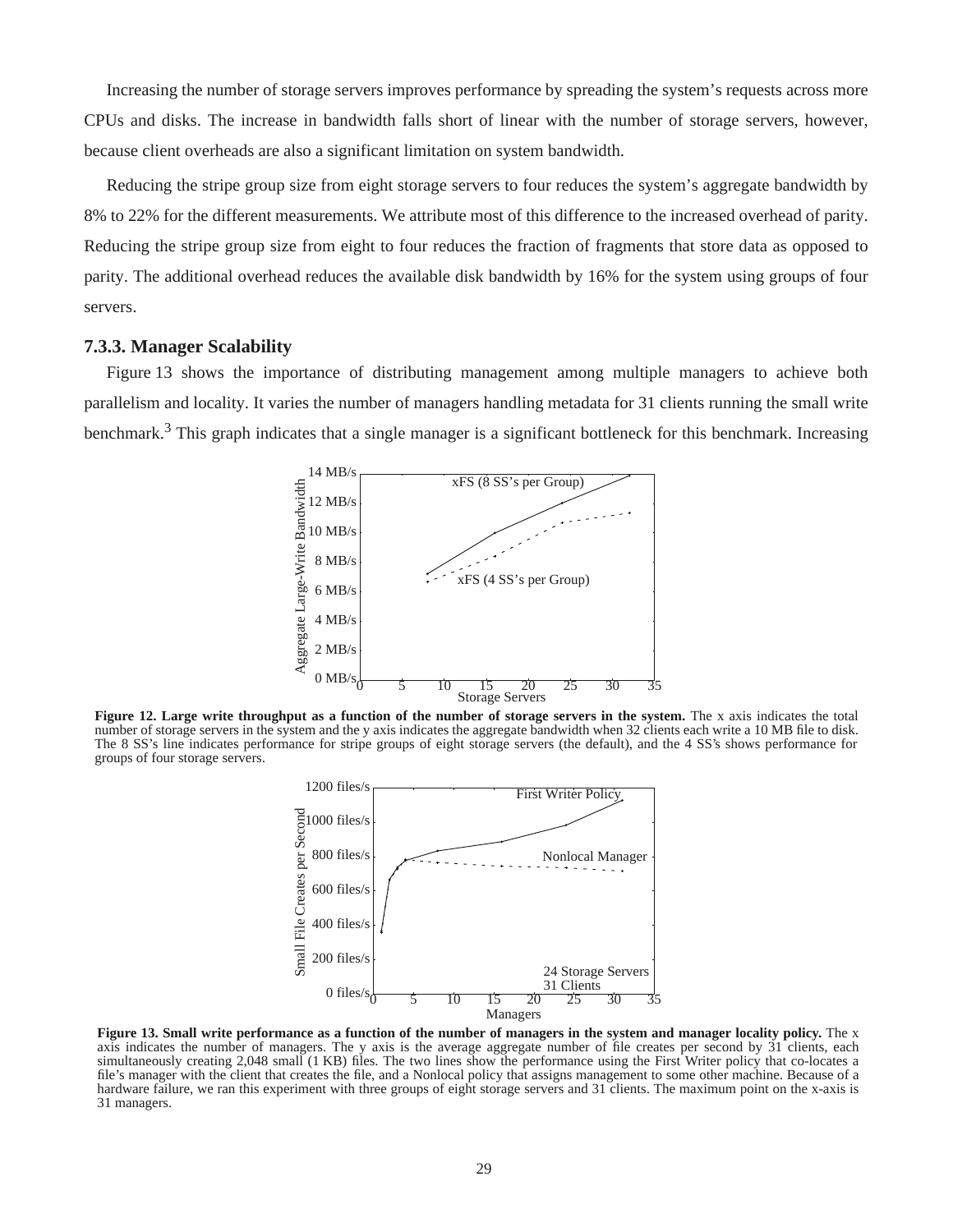the system from one manager to two increases throughput by over 80%, and a system with four managers more than doubles throughput compared to a single manager system.

Continuing to increase the number of managers in the system continues to improve performance under xFS's First Writer policy. This policy assigns files to managers running on the same machine as the clients that create the files; Section 3.2.4 described this policy in more detail. The system with 31 managers can create 45% more files per second than the system with four managers under this policy. This improvement comes not from load distribution but from locality; when a larger fraction of the clients also host managers, the algorithm is able to successfully colocate managers with the clients accessing a file more often.

The Nonlocal Manager line illustrates what would happen without locality. For this line, we altered the system's management assignment policy to avoid assigning files created by a client to the local manager. When the system has four managers, throughput peaks for this algorithm because the managers are no longer a significant bottleneck for this benchmark; larger numbers of managers do not further improve performance.

# **8. Related Work**

Section 2 discussed a number of projects that provide an important basis for xFS. This section describes several other efforts to build decentralized file systems and then discusses the dynamic management hierarchies used in some MPPs.

Several file systems, such as CFS [Pier89], Bridge [Dibb89], and Vesta [Corb93], distribute data over multiple storage servers to support parallel workloads; however, they lack mechanisms to provide availability across component failures.

Other parallel systems have implemented redundant data storage intended for restricted workloads consisting entirely of large files, where per-file striping is appropriate and where large file accesses reduce stress on their centralized manager architectures. For instance, Swift [Cabr91] and SFS [LoVe93] provide redundant distributed data storage for parallel environments, and Tiger [Rash94] services multimedia workloads.

TickerTAIP [Cao93], SNS [Lee95], and AutoRAID [Wilk95] implement RAID-derived storage systems. These systems could provide services similar to xFS's storage servers, but they would require serverless management to provide a scalable and highly available file system interface to augment their simpler disk block interfaces. In contrast with the log-based striping approach taken by Zebra and xFS, TickerTAIP's RAID level 5 [Patt88] architecture makes calculating parity for small writes expensive when disks are distributed over the network. SNS combats this problem by using a RAID level 1 (mirrored) architecture, but this approach approximately doubles the space overhead for storing redundant data. AutoRAID addresses this dilemma by storing data that is actively being written to a RAID level 1 and migrating inactive data to a RAID level 5.

<sup>&</sup>lt;sup>3.</sup> Due to a hardware failure, we ran this experiment with three groups of eight storage servers and 31 clients.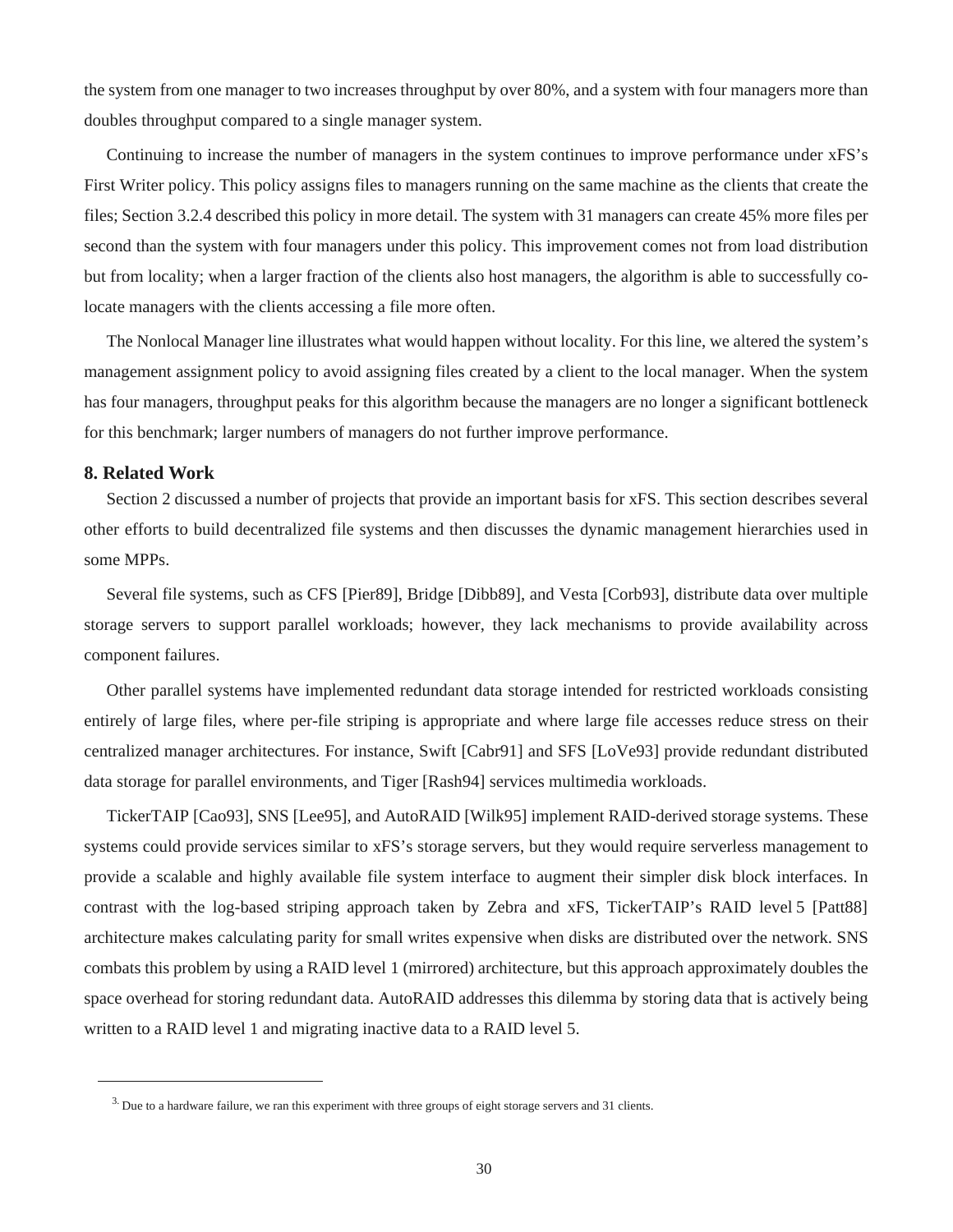Several MPP designs have used dynamic hierarchies to avoid the fixed-home approach used in traditional directory-based MPPs. The KSR1 [Rost93] machine, based on the DDM proposal [Hage92], avoids associating data with fixed home nodes. Instead, data may be stored in any cache, and a hierarchy of directories allows any node to locate any data by searching successively higher and more globally-complete directories. While an early xFS study simulated the effect of a hierarchical approach to metadata for file systems [Dahl94a], we now instead support location-independence using a manager-map-based approach for three reasons. First, our approach eliminates the "root" manager that must track all data; such a root would bottleneck performance and reduce availability. Second, the manager map allows a client to locate a file's manager with at most one network hop. Finally, the manager map approach can be integrated more readily with the imap data structure that tracks disk location metadata.

## **9. Conclusions**

Serverless file systems distribute file system server responsibilities across large numbers of cooperating machines. This approach eliminates the central server bottleneck inherent in today's file system designs to provide improved performance, scalability, and availability. Further, serverless systems are cost effective because their scalable architecture eliminates the specialized server hardware and convoluted system administration necessary to achieve scalability under current file systems. The xFS prototype demonstrates the viability of building such scalable systems, and its initial performance results illustrate the potential of this approach.

# **Acknowledgments**

We owe several members of the Berkeley Communications Abstraction Layer group — David Culler, Lok Liu, and Rich Martin — a large debt for helping us to get the 32-node Myrinet network up. We also made use of a modified version of Mendel Rosenblum's LFS cleaner simulator. Eric Anderson, John Hartman, Frans Kaashoek, John Ousterhout, the SOSP program committee, and the anonymous SOSP and TOCS referees provided helpful comments on earlier drafts of this paper; these comments greatly improved both the technical content and presentation of this work.

This work is supported in part by the Advanced Research Projects Agency (N00600-93-C-2481, F30602-95-C-0014), the National Science Foundation (CDA 0401156), California MICRO, the AT&T Foundation, Digital Equipment Corporation, Exabyte, Hewlett Packard, IBM, Siemens Corporation, Sun Microsystems, and Xerox Corporation. Anderson was also supported by a National Science Foundation Presidential Faculty Fellowship, Neefe by a National Science Foundation Graduate Research Fellowship, and Roselli by a Department of Education GAANN fellowship. The authors can be contacted at {tea, dahlin, neefe, patterson, drew, rywang}@CS.Berkeley.EDU; additional information about xFS can be found at http://now.CS.Berkeley.edu/Xfs/xfs.html.

### **References**

[Ande95] T. Anderson, D. Culler, D. Patterson, and the NOW team. A Case for NOW (Networks of Workstations). *IEEE Micro*, pages 54–64, February 1995.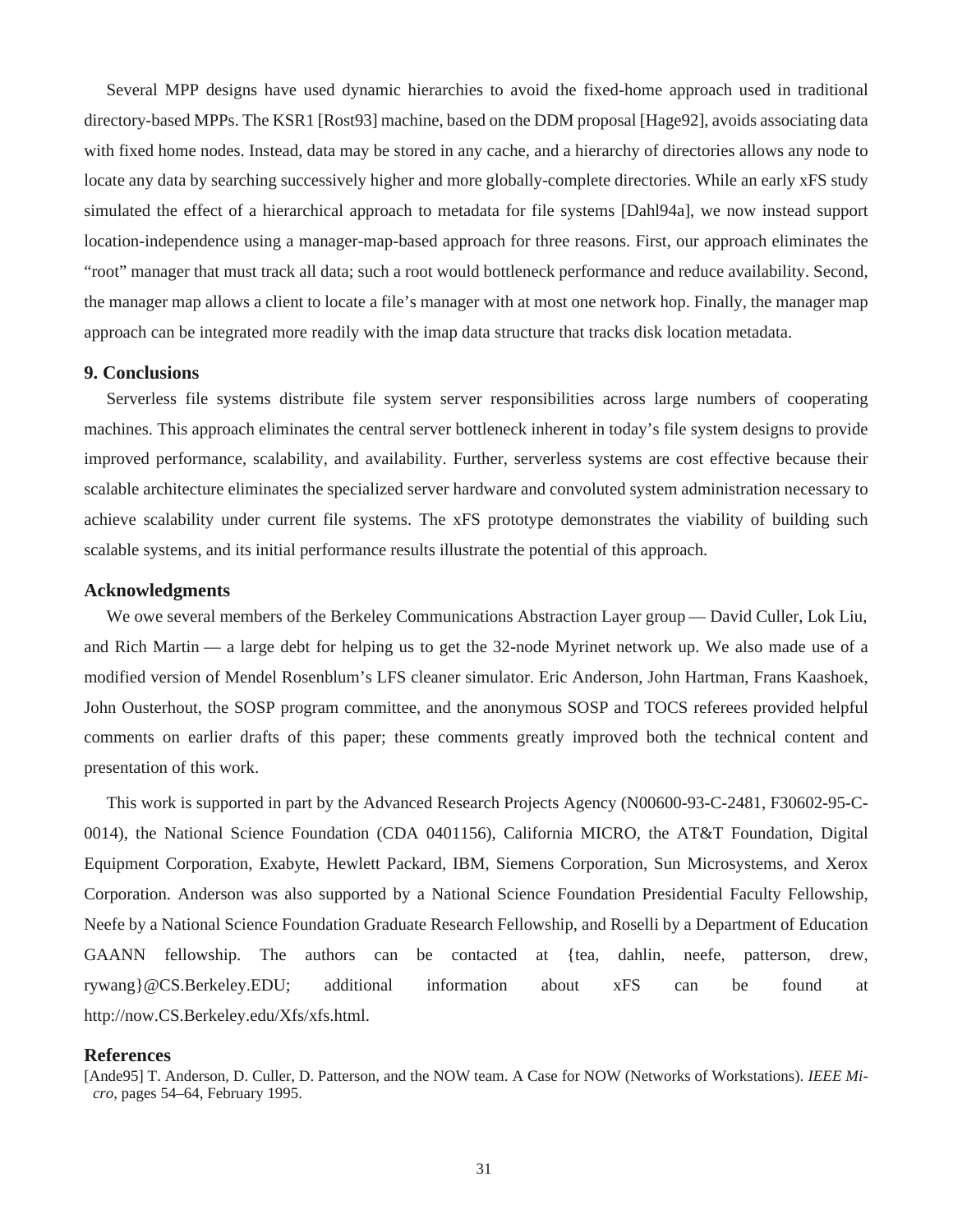- [Bake91] M. Baker, J. Hartman, M. Kupfer, K. Shirriff, and J. Ousterhout. Measurements of a Distributed File System. In *Proc. of the 13th Symp. on Operating Systems Principles*, pages 198–212, October 1991.
- [Bake92] M. Baker, S. Asami, E. Deprit, J. Ousterhout, and M. Seltzer. Non-Volatile Memory for Fast, Reliable File Systems. In *ASPLOS-V*, pages 10–22, September 1992.
- [Bake94] M. Baker. *Fast Crash Recovery in Distributed File Systems*. PhD thesis, University of California at Berkeley, 1994.
- [Basu95] A. Basu, V. Buch, W. Vogels, and T. von Eicken. U-Net: A User-Level Network Interface for Parallel and Distributed Computing. In *Proc. of the 15th Symp. on Operating Systems Principles*, December 1995.
- [Birr93] A. Birrell, A. Hisgen, C. Jerian, T. Mann, and G. Swart. The Echo Distributed File System. Technical Report 111, Digital Equipment Corp. Systems Research Center, September 1993.
- [Blac95] T. Blackwell, J. Harris, and M. Seltzer. Heuristic Cleaning Algorithms in Log-Structured File Systems. In *Proc. of the 1995 Winter USENIX*, January 1995.
- [Blau94] M. Blaum, J. Brady, J. Bruck, and J. Menon. EVENODD: An Optimal Scheme for Tolerating Double Disk Failures in RAID Architectures. In *Proc. of the 21st Symp. on Computer Architecture*, pages 245–254, April 1994.
- [Blaz93] M. Blaze. *Caching in Large-Scale Distributed File Systems*. PhD thesis, Princeton University, January 1993.
- [Bode95] N. Boden, D. Cohen, R. Felderman, A. Kulawik, C. Seitz, J. Seizovic, and W. Su. Myrinet A Gigabit-per-Second Local-Area Network. *IEEE Micro*, pages 29–36, February 1995.
- [Cabr91] L. Cabrera and D. Long. Swift: A Storage Architecture for Large Objects. In *Proc. Eleventh Symp. on Mass Storage Systems*, pages 123–128, Oct 1991.
- [Cao93] P. Cao, S. Lim, S. Venkataraman, and J. Wilkes. The TickerTAIP Parallel RAID Architecture. In *Proc. of the 20th Symp. on Computer Architecture*, pages 52–63, May 1993.
- [Chai91] D. Chaiken, J. Kubiatowicz, and A. Agarwal. LimitLESS Directories: A Scalable Cache Coherence Scheme. In *ASP-LOS-IV Proceedings*, pages 224–234, April 1991.
- [Chen94] P. Chen, E. Lee, G. Gibson, R. Katz, and D. Patterson. RAID: High-Performance, Reliable Secondary Storage. *ACM Computing Surveys*, 26(2):145–188, June 1994.
- [Corb93] P. Corbett, S. Baylor, and D. Feitelson. Overview of the Vesta Parallel File System. *Computer Architecture News*, 21(5):7–14, December 1993.
- [Cris91] F. Cristian. Reaching Agreement on Processor Group Membership in Synchronous Distributed Systems. *Distributed Computing*, 4:175–187, 1991.
- [Cyph93] R. Cypher, A. Ho, S. Konstantinidou, and P. Messina. Architectural Requirements of Parallel Scientific Applications with Explicit Communication. In *Proc. of the 20th International Symposium on Computer Architecture*, pages 2–13, May 1993.
- [Dahl94a] M. Dahlin, C. Mather, R. Wang, T. Anderson, and D. Patterson. A Quantitative Analysis of Cache Policies for Scalable Network File Systems. In *Proc. of 1994 SIGMETRICS*, pages 150–160, May 1994.
- [Dahl94b] M. Dahlin, R. Wang, T. Anderson, and D. Patterson. Cooperative Caching: Using Remote Client Memory to Improve File System Performance. In *Proc. of the First Symp. on Operating Systems Design and Implementation*, pages 267– 280, November 1994.
- [Dibb89] P. Dibble and M. Scott. Beyond Striping: The Bridge Multiprocessor File System. *Computer Architechture News*, 17(5):32–39, September 1989.
- [Doug91] F. Douglis and J. Ousterhout. Transparent Process Migration: Design Alternatives and the Sprite Implementation. *Software: Practice and Experience*, 21(7), July 1991.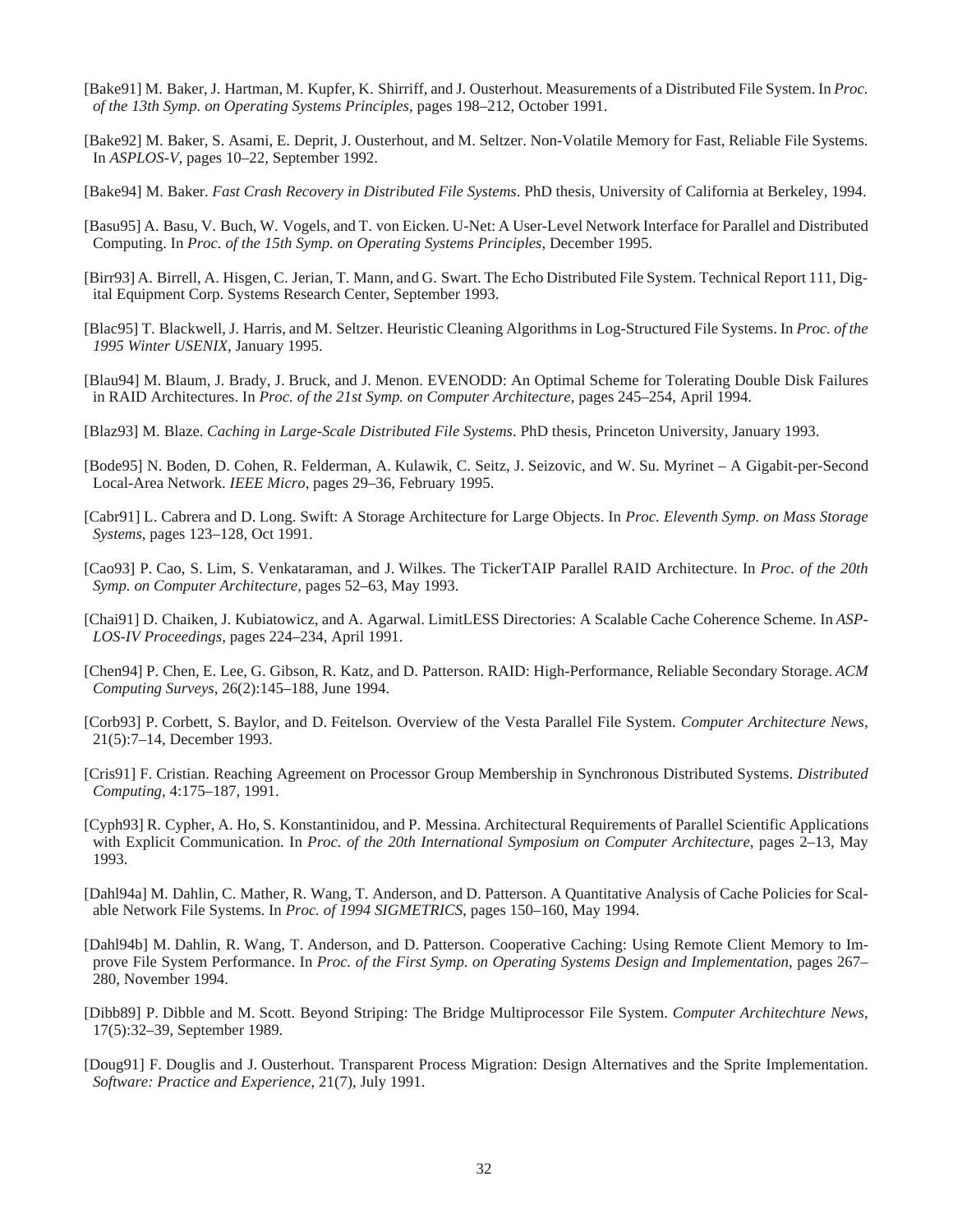- [Hage92] E. Hagersten, A. Landin, and S. Haridi. DDM–A Cache-Only Memory Architecture. *IEEE Computer*, 25(9):45–54, September 1992.
- [Hart95] J. Hartman and J. Ousterhout. The Zebra Striped Network File System. *ACM Trans. on Computer Systems*, August 1995.
- [Howa88] J. Howard, M. Kazar, S. Menees, D. Nichols, M. Satyanarayanan, R. Sidebotham, and M. West. Scale and Performance in a Distributed File System. *ACM Trans. on Computer Systems*, 6(1):51–81, February 1988.
- [Kaza89] M. Kazar. Ubik: Replicated Servers Made Easy. In *Proc. of the Second Workshop on Workstation Operating Systems*, pages 60–67, September 1989.
- [Keet95] K. Keeton, T. Anderson, and D. Patterson. LogP Quantified: The Case for Low-Overhead Local Area Networks. In *Proc. 1995 Hot Interconnects*, August 1995.
- [Kist92] J. Kistler and M. Satyanarayanan. Disconnected Operation in the Coda File System. *ACM Trans. on Computer Systems*, 10(1):3–25, February 1992.
- [Kubi93] J. Kubiatowicz and A. Agarwal. Anatomy of a Message in the Alewife Multiprocessor. In *Proc. of the 7th Internat. Conf. on Supercomputing*, July 1993.
- [Kusk94] J. Kuskin, D. Ofelt, M. Heinrich, J. Heinlein, R. Simoni, K. Gharachorloo, J. Chapin, D. Nakahira, J. Baxter, M. Horowitz, A. Gupta, M. Rosenblum, and J. Hennessy. The Stanford FLASH Multiprocessor. In *Proc. of the 21st Internat. Symp. on Computer Architecture*, pages 302–313, April 1994.
- [Lee95] E. Lee. Highly-Available, Scalable Network Storage. In *Proc. of COMPCON 95*, 1995.
- [Leff91] A. Leff, P. Yu, and J. Wolf. Policies for Efficient Memory Utilization in a Remote Caching Architecture. In *Proc. of the First Internat. Conf. on Parallel and Distributed Information Systems*, pages 198–207, December 1991.
- [Leno90] D. Lenoski, J. Laudon, K. Gharachorloo, A. Gupta, and J. Hennessy. The Directory-Based Cache Coherence Protocol for the DASH Multiprocessor. In *Proc. of the 17th Internat. Symp. on Computer Architecture*, pages 148–159, May 1990.
- [Lisk91] B. Liskov, S. Ghemawat, R. Gruber, P. Johnson, L. Shrira, and M. Williams. Replication in the Harp File System. In *Proc. of the 13th Symp. on Operating Systems Principles*, pages 226–238, October 1991.
- [Litz92] M. Litzkow and M. Solomon. Supporting Checkpointing and Process Migration Outside the UNIX Kernel. In *Proc. of the Winter 1992 USENIX*, pages 283–290, January 1992.
- [LoVe93] S. LoVerso, M. Isman, A. Nanopoulos, W. Nesheim, E. Milne, and R. Wheeler. sfs: A Parallel File System for the CM-5. In *Proc. of the Summer 1993 Usenix*, pages 291–305, 1993.
- [Majo94] D. Major, G. Minshall, and K. Powell. An Overview of the NetWare Operating System. In *Proc. of the 1994 Winter USENIX*, pages 355–72, January 1994.
- [McKu84] M. McKusick, W. Joy, S. Leffler, and R. Fabry. A Fast File System for UNIX. *ACM Trans. on Computer Systems*, 2(3):181–197, August 1984.
- [Nels88] M. Nelson, B. Welch, and J. Ousterhout. Caching in the Sprite Network File System. *ACM Trans. on Computer Systems*, 6(1), February 1988.
- [Patt88] D. Patterson, G. Gibson, and R. Katz. A Case for Redundant Arrays of Inexpensive Disks (RAID). In *Internat. Conf. on Management of Data*, pages 109–116, June 1988.
- [Pier89] P. Pierce. A Concurrent File System for a Highly Parallel Mass Storage Subsystem. In *Proc. of the Fourth Conf. on Hypercubes, Concurrent Computers, and Applications*, pages 155–160, 1989.

[Pope90] G. Popek, R. Guy, T. Page, and J. Heidemann. Replication in the Ficus Distributed File System. In *Proc. of the Workshop on the Management of Replicated Data*, pages 5–10, November 1990.